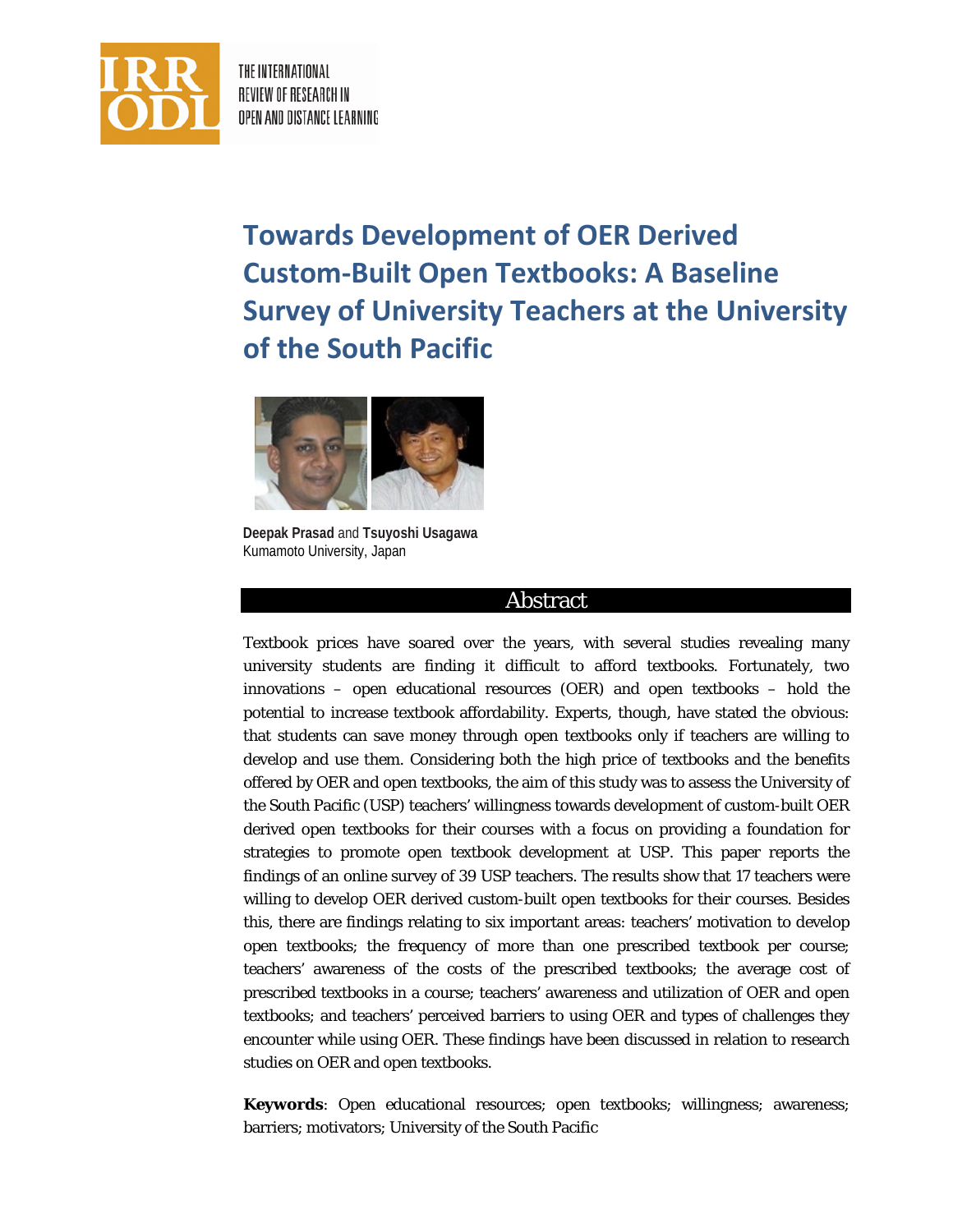### Introduction

Textbook prices have clearly spiralled upward in recent years; between 1978 and 2012 textbook costs in the United States of America have risen an alarming 812% (Perry, 2012). Hallam (2012) pointed out that the textbook industry thrives on the notion of 'prescribed textbooks,' with more students purchasing textbooks when told to do so by their teacher. In a study conducted in the United Kingdom, 83% of students purchased textbooks when prescribed by the teacher, compared with 30% who purchased textbooks simply due to recommendation (Carpenter, Bullock, & Potter, 2006). Sadly, it is not uncommon to see teachers prescribe multiple textbooks when they cannot find a single textbook that meets the learning objectives of their course (Wiley, Green, & Soares, 2012).

Several studies have revealed the difficulty university students face in affording textbooks. In a 2011 survey of 1,905 undergraduate students, 70% of students reported not purchasing at least one prescribed textbook due to cost, despite 78% believing they would do worse in the course without their own copy of the prescribed text (Allen, 2011). Similarly, according to a 2013 survey of 2,039 students from more than 150 different university campuses, 65% of students indicated they had decided against buying a textbook because it was too expensive, 48% said the cost of textbooks had an impact on how many or which classes they took, and 94% of the students who had avoided buying a prescribed textbook said they were concerned that doing so would negatively affect their grade in that course (Senack, 2014). These surveys indicate that when students do not have their own copy of the prescribed textbooks, they lag behind, compromise their learning outcomes, and increase their chances of failing their course (Acker, 2011; Allen, 2011; Graydon, Urbach-Buholz, & Kohen, 2011; Morris-Babb & Henderson, 2012; Senack, 2014). The above discussion illustrates that the high cost of textbooks has a cumulative adverse impact on higher education that requires a solution.

Fortunately, an innovation known as open textbooks holds the potential to increase textbook affordability (Hilton & Wiley, 2011; Okamoto, 2013). Essentially, "Open textbooks are similar to traditional textbooks in terms of content; however, they are generally available for free in digital format, along with low-cost print copies" (Hilton, Gaudet, Clark, Robinson, & Wiley, 2013, p. 38). Several open textbooks initiatives have emerged lately, promising to address the problem of textbook affordability for students. In a survey of open textbook adoption in three high school science courses, Wiley, Hilton, Ellington, and Hall (2012) report that open textbooks cost over 50% less than traditional textbooks without loss of quality of learning outcomes as measured by standardized tests. In the area of higher education, Bliss, Hilton, Wiley, and Thanos (2013), in a survey of over 125 students and 11 teachers from seven colleges, found that the majority of students and teachers were satisfied using open textbooks, valued the cost savings, and acknowledged the texts as being of high quality. These findings were supported in the results of a recently published survey: Senack (2014) reported that 82% of students said free online access to a textbook (with the option of buying a hard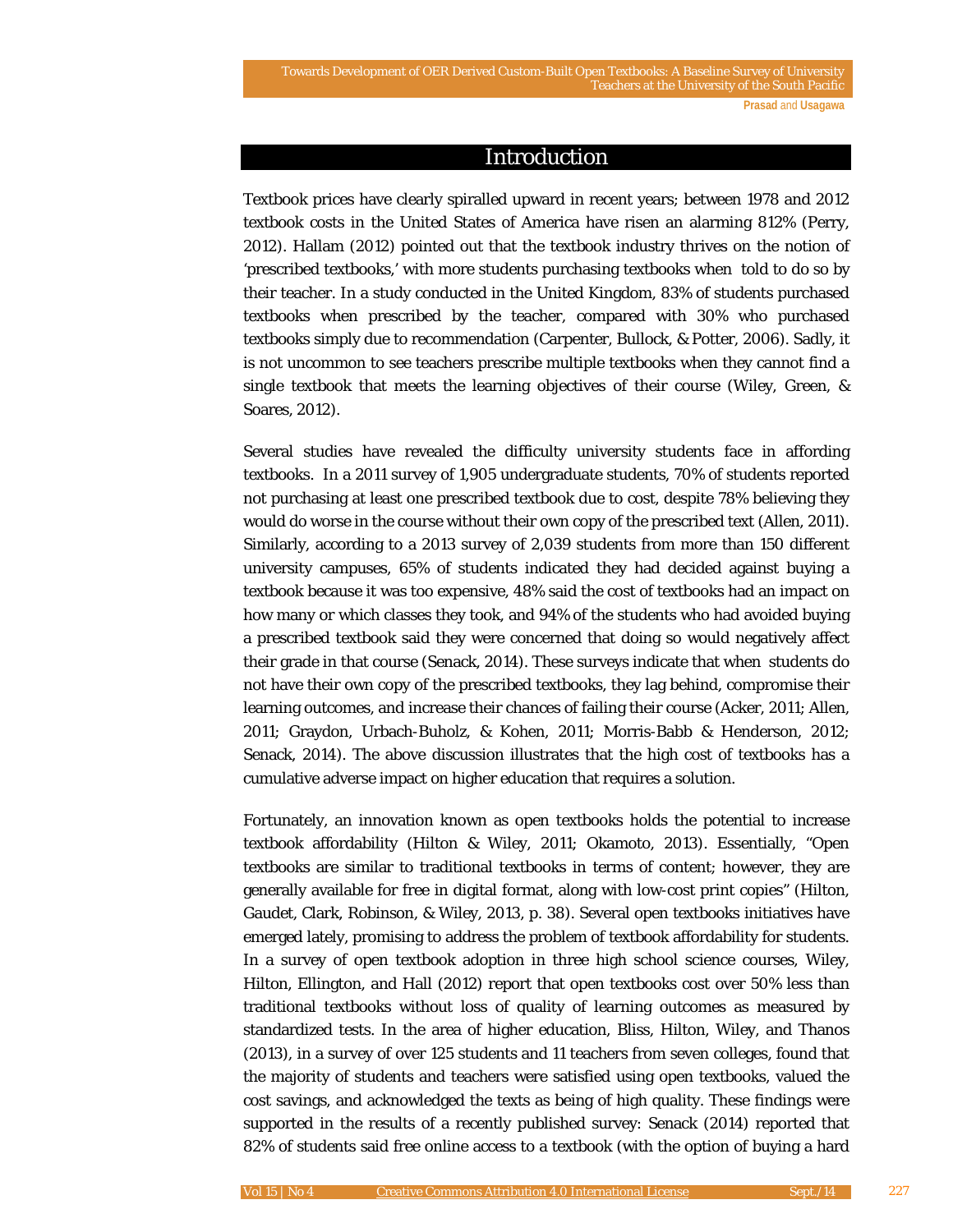copy) would help them do "significantly better" in a course. Senack argues for widespread use of open textbooks, which he estimates can save students an average of \$100 per course.

Open textbooks are basically a subset of open educational resources (OER) (Hilton et al., 2013). The past several years have seen an exponential increase in the creation and use of OER, which, according to an often-cited definition, are

> teaching, learning, and research resources that reside in the public domain or have been released under an intellectual property license that permits their free use and re-purposing by others. Open educational resources include full courses, course materials, modules, textbooks, streaming videos, tests, software, and any other tools, materials, or techniques used to support access to knowledge. (Atkins, Brown, & Hammond, 2007, p. 4)

Experts have recommended that teachers develop OER based custom-built open textbooks that meet their course needs instead of prescribing multiple proprietary textbooks (Bliss et al., 2013; Senack, 2014; Wiley, Green, et al., 2012). The OER based approach to open textbook development has three important benefits: Textbooks can be built upon existing OER rather than developing from scratch; because OER can be edited or abandoned at less cost than commercial adoption, teachers risk less when developing with vetted OER materials (Acker, 2011); and OER reduces the time lag between the development of textbooks and their delivery, and enables reuse, recontextualization, and customization to meet the course learning outcomes (Baraniuk, 2013).

Despite the diversity and obvious benefits of OER, the University of the South Pacific (USP) has yet to take full advantage of such open resources. USP is located in the hub of the Pacific Ocean; it is one of only two regional universities in the world, with over 27,000 students. The University is jointly owned by 12 member countries: Cook Islands, Fiji, Kiribati, Marshall Islands, Nauru, Niue, Samoa, Solomon Islands, Tokelau, Tonga, Tuvalu and Vanuatu. The academic schools, institutes and centres at the USP are organized into three faculties: the Faculty of Arts, Law and Education (FALE); the Faculty of Business and Economics (FBE); and the Faculty of Science, Technology and Environment (FSTE).

Amazingly, as an increasing number of higher education institutions around the globe are developing and offering open textbooks in an effort to increase their affordability, most USP teachers continue to prescribe traditional published textbooks to their students who find it difficult to afford. Bliss et al. (2013) state that students can save money with open textbooks only if teachers are willing to develop them. This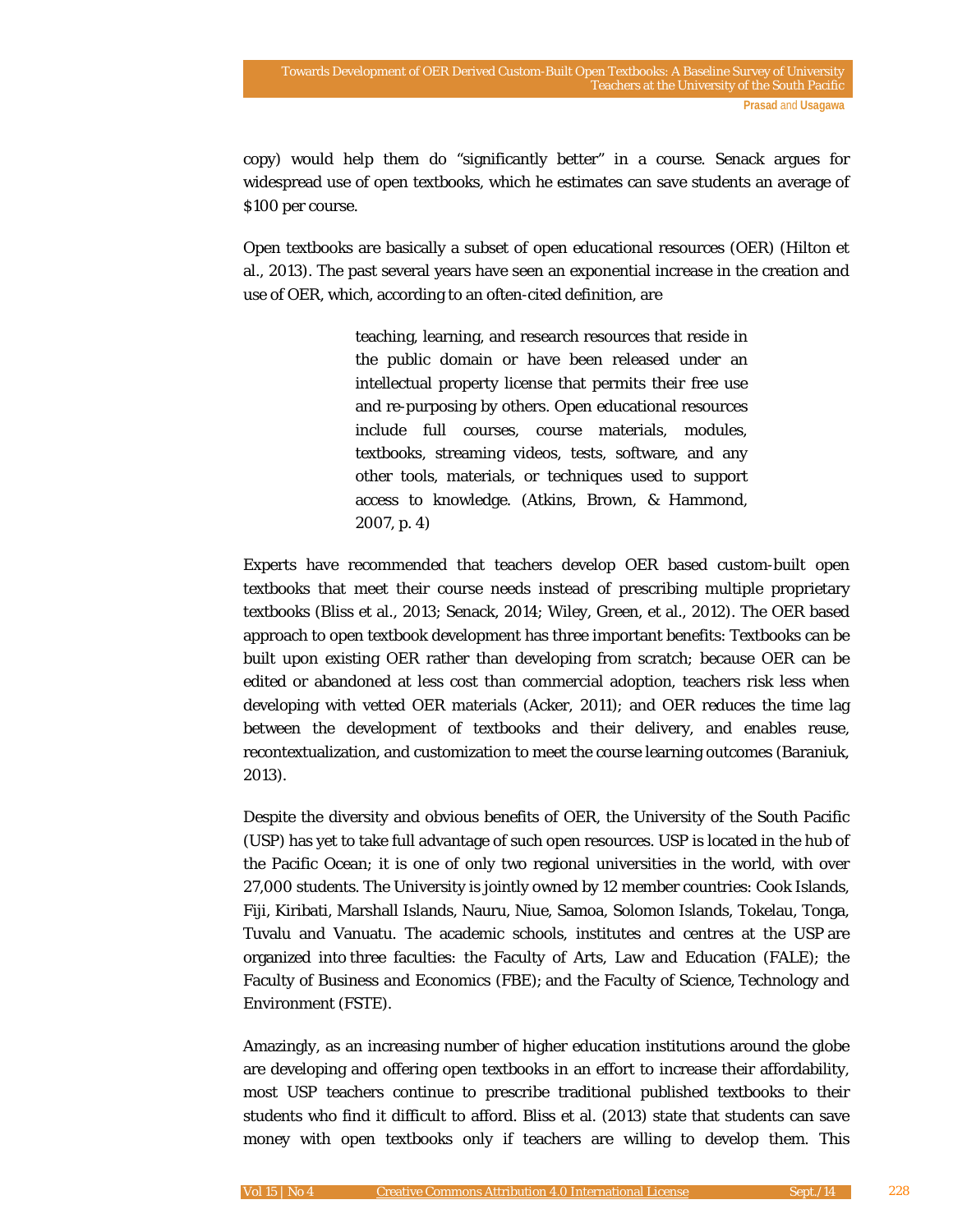background raises the question of whether USP teachers are willing to develop open textbooks for their courses. While there is no clear answer at present, there is anecdotal evidence of use of OER based learning resources and activities in some courses. It is, therefore, important to go beyond anecdotes in order to strategize possibilities for future development of OER derived custom-built open textbooks at USP. Hence, this study aims to assess USP teachers' willingness towards development of custom-built OER derived open textbooks for their courses. This aim further focused on the following specific objectives:

- 1. To determine the status of four areas when textbooks are prescribed: frequency with which teachers prescribe textbooks; frequency of more than one prescribed textbook per course; teachers' awareness of textbook prices before prescription; and average cost of prescribed textbooks per course.
- 2. To investigate teachers' awareness and utilization of OER and open textbooks.
- 3. To identify teachers' perceived barriers to using OER and types of challenges they encounter while using OER.
- 4. To identify teachers' motivators to develop OER derived custom-built open textbooks for their courses.
- 5. To identify teachers willing to collaborate with the primary author to develop OER derived custom-built open textbooks for their courses.

### Method

In pursuit of the above objectives, the overall strategy was to survey USP teachers using a self-administered online questionnaire partly developed for this study and partly making use of questions from *2012 Faculty and Administrator Open Educational Resources Survey* (Florida Virtual Campus, 2012).

# Theoretical Perspective

Open textbooks and OER are a fairly new phenomenon at the USP. A descriptive study is adequate where the research area is relatively new or unexplored (Punch, 2005). Thus, this study adopted the descriptive (survey) study. As a descriptive study, no specific conceptual framework or theory was applied. According to Koul (2009), descriptive studies

> constitute a primitive type of research and do not aspire to develop an organized body of scientific laws. Such studies, however, provide information useful to the solution of local problems and at times provide data to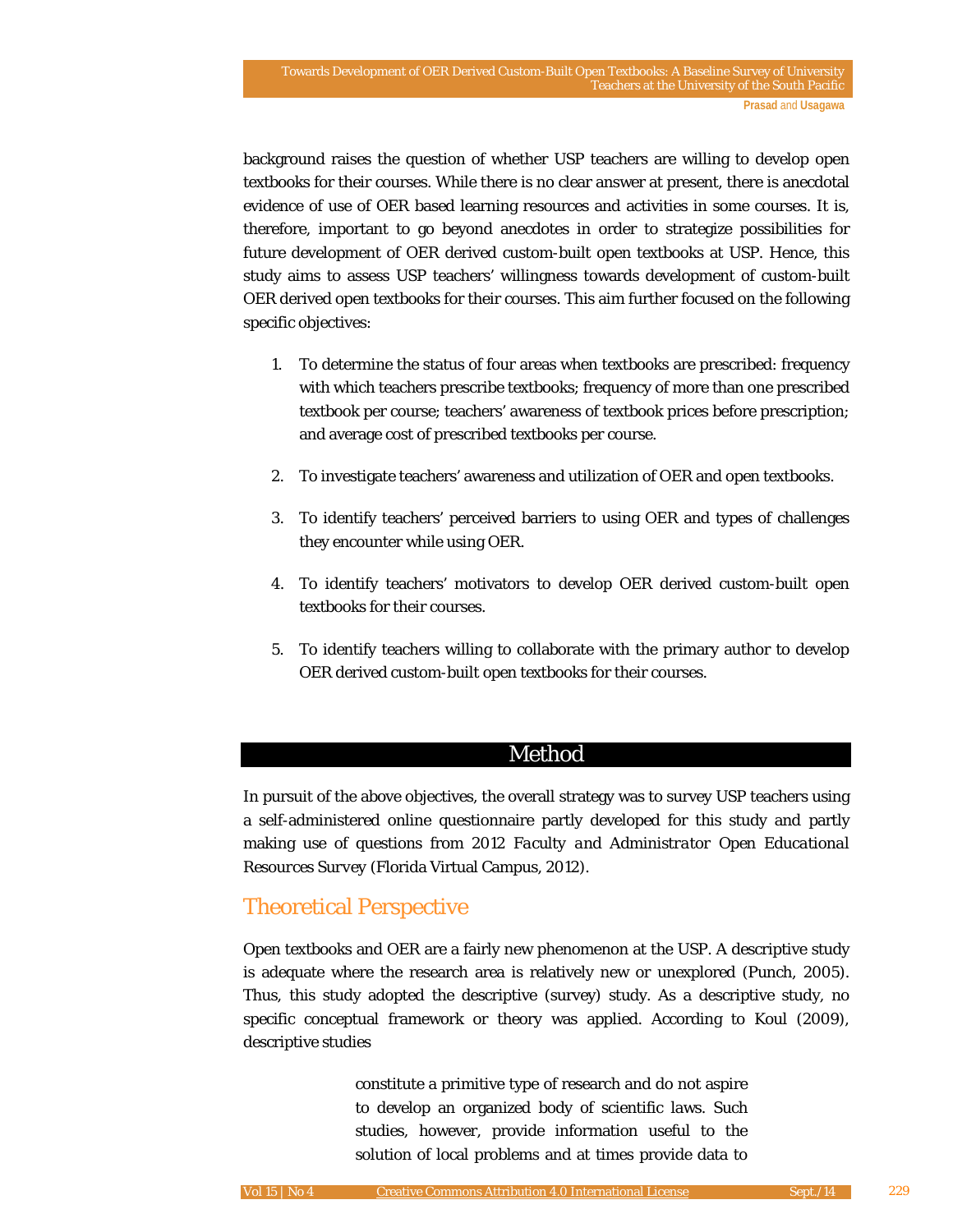form the basis of research of a more fundamental nature. (p. 104)

This descriptive study thus sought to simply find out what the present situation is, with regard to open textbooks and OER, from the teacher perspective at the USP.

# Survey Questionnaire

The first draft questionnaire was content validated by two international experts. Based on their comments, the final version of the questionnaire was drawn up, and was tried out/piloted on five USP teachers. From the feedback of the trial, expressions for two items were modified. The final questionnaire included 20 items divided into four sections: demographics, prescribed textbooks status, awareness and utilization of OER and open textbooks, and willingness towards OER derived custom-built open textbooks development. Figure 1 illustrates the questionnaire design. The questionnaire included skip logic or routing questions. Skip logic "refers to a respondent taking an alternative path through a questionnaire depending on his or her answer to an earlier question" (Schonlau, Fricker, & Elliott, 2002, p. 30). For example, as illustrated in Figure 1, a 'no' response to question 10, indicating that the respondent is not aware of OER, prompts the respondent to skip to question 15, past the questions related to OER understanding and usage. The questionnaire comprised both closed- and open-ended questions.



*Figure 1*. Survey questionnaire framework.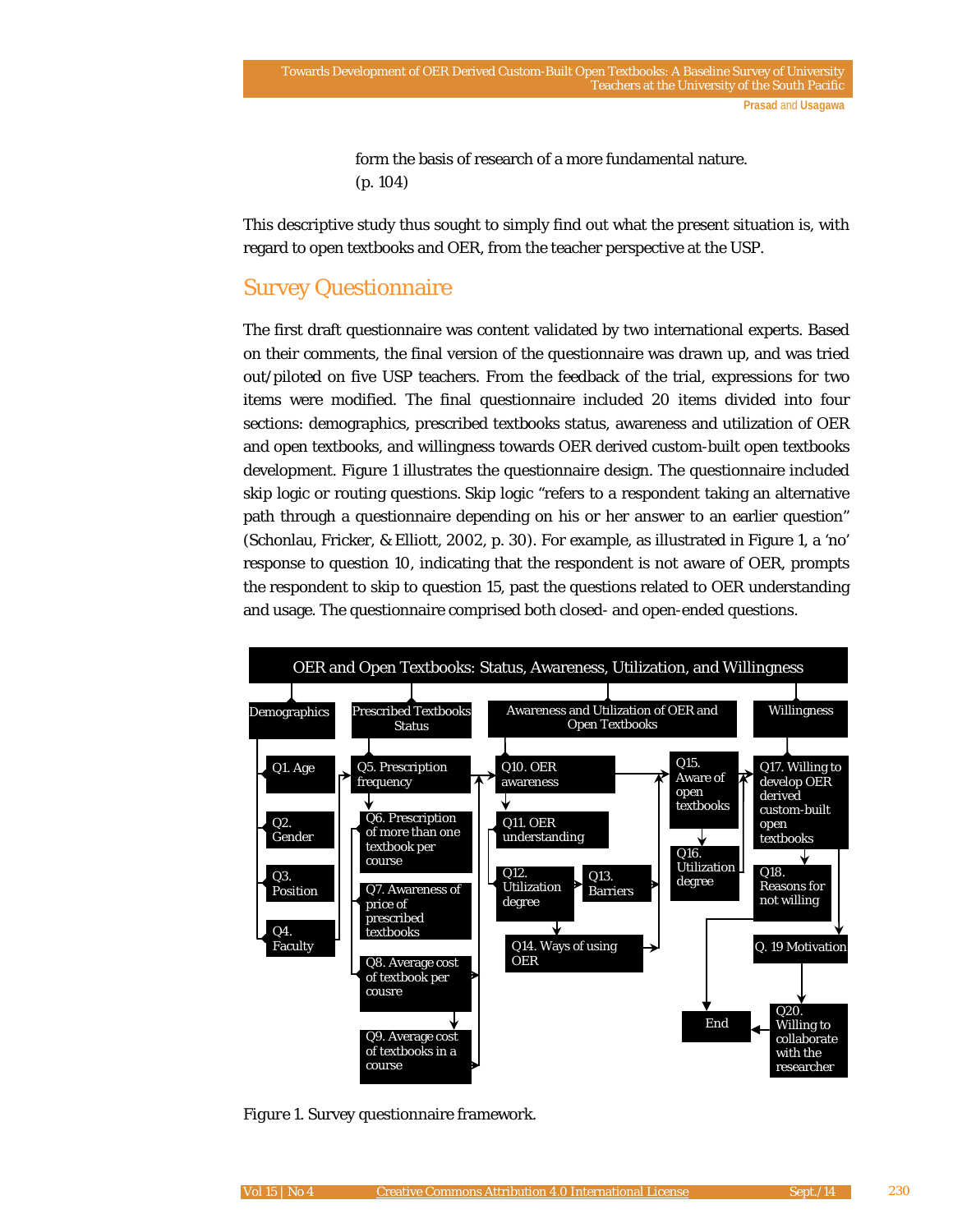# Sample

The target population for this study was 229 USP teachers including professors, associate professors, senior lecturers, lecturers, and assistant lecturers. These teachers were selected as they coordinate courses and have the authority to prescribe textbooks for their courses. A simple random sampling technique was used to draw 175 samples from the target population as it was the only technique allowing every element of the population the same probability of being selected, in turn reducing sampling bias (Muijs, 2004; Thompson, 2012).

# Survey Procedure

This study was given ethical approval by the USP Research Office. The questionnaire was administered via the tool Google Forms. The primary author sent a hyperlink to the questionnaire along with introductory information through personalised e-mail to 175 university teachers at the USP, encouraging them to respond to the survey. They were informed that their participation in the survey was voluntary and that the survey would take 10-15 minutes to complete. E-mail addresses were obtained for all the participants from the USP website. The data were collected from November 20, 2013 to December 20, 2013. In order to increase the response rate, a reminder to complete the questionnaire was e-mailed on December 9, 2013.

# Survey Analysis

The data gathered through the online questionnaire administered via Google Forms were exported to an MS-Excel worksheet for analysis based on the objectives of the study. The findings of the study are discussed in the next section.

# Results

Out of the 175 questionnaires distributed online, 39 teachers completed the survey, yielding a response rate of 22%. The results from the 39 questionnaires were analysed and are reported according to the four sections noted above: (A) teacher demographics, (B) prescribed textbooks status, (C) awareness and utilization of OER and open textbooks, and (D) willingness towards development of OER derived open textbooks.

# A. Teacher Demographics

Of the 39 teachers who completed the survey, 17 were lecturers, followed by assistant lecturers  $(n = 13)$ , senior lecturers  $(n = 5)$ , associate professors  $(n = 3)$ , and subject coordinators  $(n = 1)$ . The gender distribution of the respondents was 67% male  $(n = 26)$ and 33% female  $(n = 13)$ . Fifty-one percent of the respondents were between 26 and 40 years old, 33% were between 41 and 55 years old, and the rest, 15%, represented age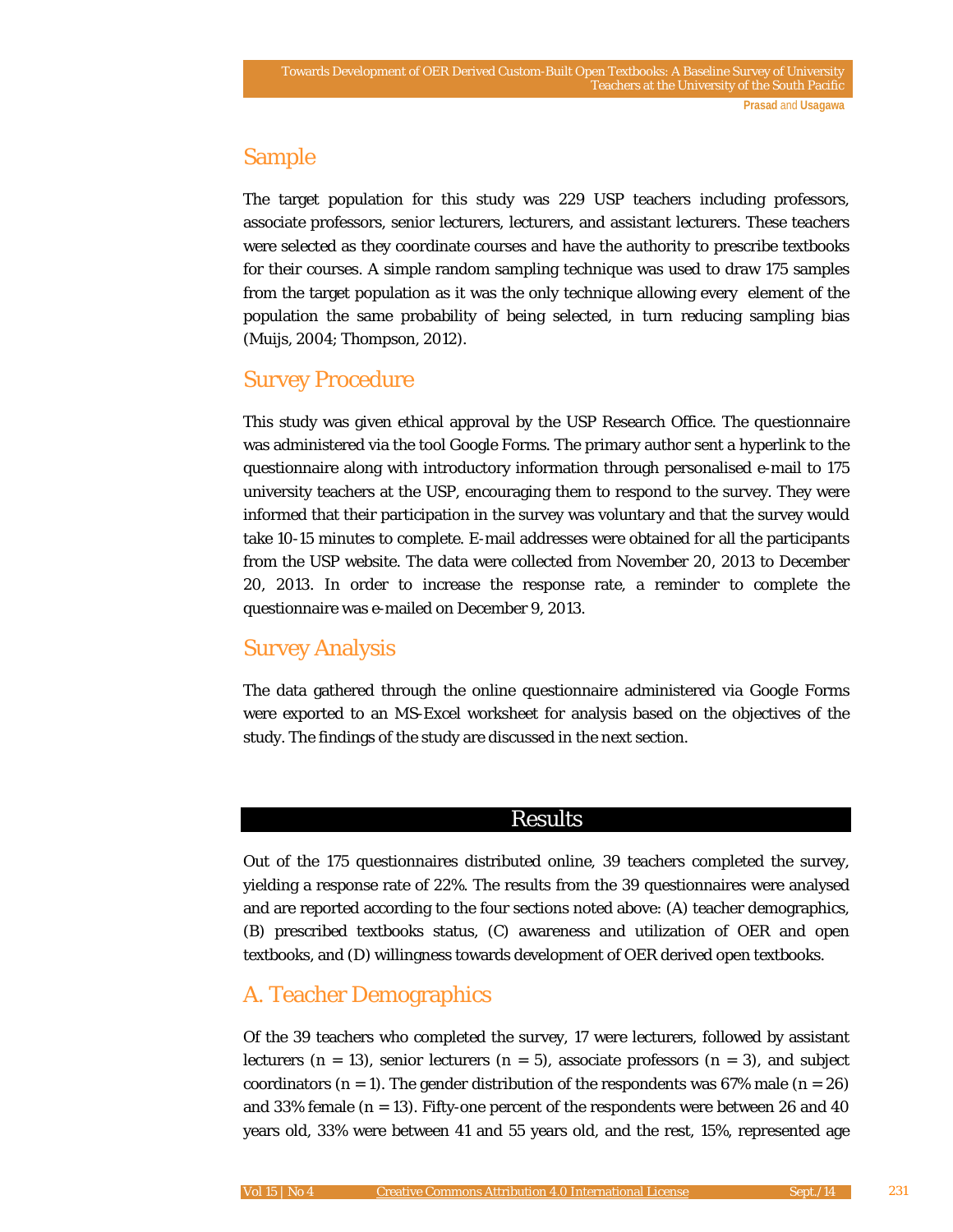groups older than 56, with the mode falling in the 26–40-year age group. Of the total respondents, 15 each came from the FSTE and FBE, and 9 from FALE.

# B. Prescribed Textbooks Status

In the second section of the survey, questions were designed in such a way that the frequency of textbooks prescribed, frequency of more than one prescribed textbook per course, teachers' awareness of the costs of the prescribed textbooks, and average cost of prescribed textbooks in a course could be revealed.

### **Frequency with which teachers prescribe textbooks for their course.**

Teachers were asked how often they prescribed textbooks for their courses; the data showed that 36 out of 39 teachers were involved in the practice of prescribing textbooks. An inspection of Table 1 will further reveal that 69.24% (*n* = 27) of teachers 'very frequently/frequently' prescribed textbooks for their courses, while 23.08% (*n* = 9) 'occasionally/rarely' prescribed textbooks, and 7.69% (*n* = 3) 'never' prescribed textbooks for their courses.

#### Table 1

#### *Frequency of Textbooks Prescribed by Teachers for their Courses*

| <b>Textbooks prescribed by teachers</b> | Frequency | Percentage |
|-----------------------------------------|-----------|------------|
| Very frequently                         | 11        | 28.21      |
| Frequently                              | 16        | 41.03      |
| Occasionally                            | 5         | 12.82      |
| Rarely                                  | 4         | 10.26      |
| <b>Never</b>                            | 3         | 7.69       |

#### **Frequency of more than one textbook prescribed per course.**

Those teachers  $(n = 36)$  who reported prescribing textbooks were asked how often they prescribed more than one textbook per course. As given in Table 2, 47.22% (*n* = 17) claimed that they rarely prescribed more than one textbook per course; a combined total of 30.56% (*n* = 11) reported 'very frequent/frequent/occasional' prescription of more than one textbook per course; and  $22.22\%$  ( $n = 8$ ) of teachers stated that they never prescribed more than one textbook per course.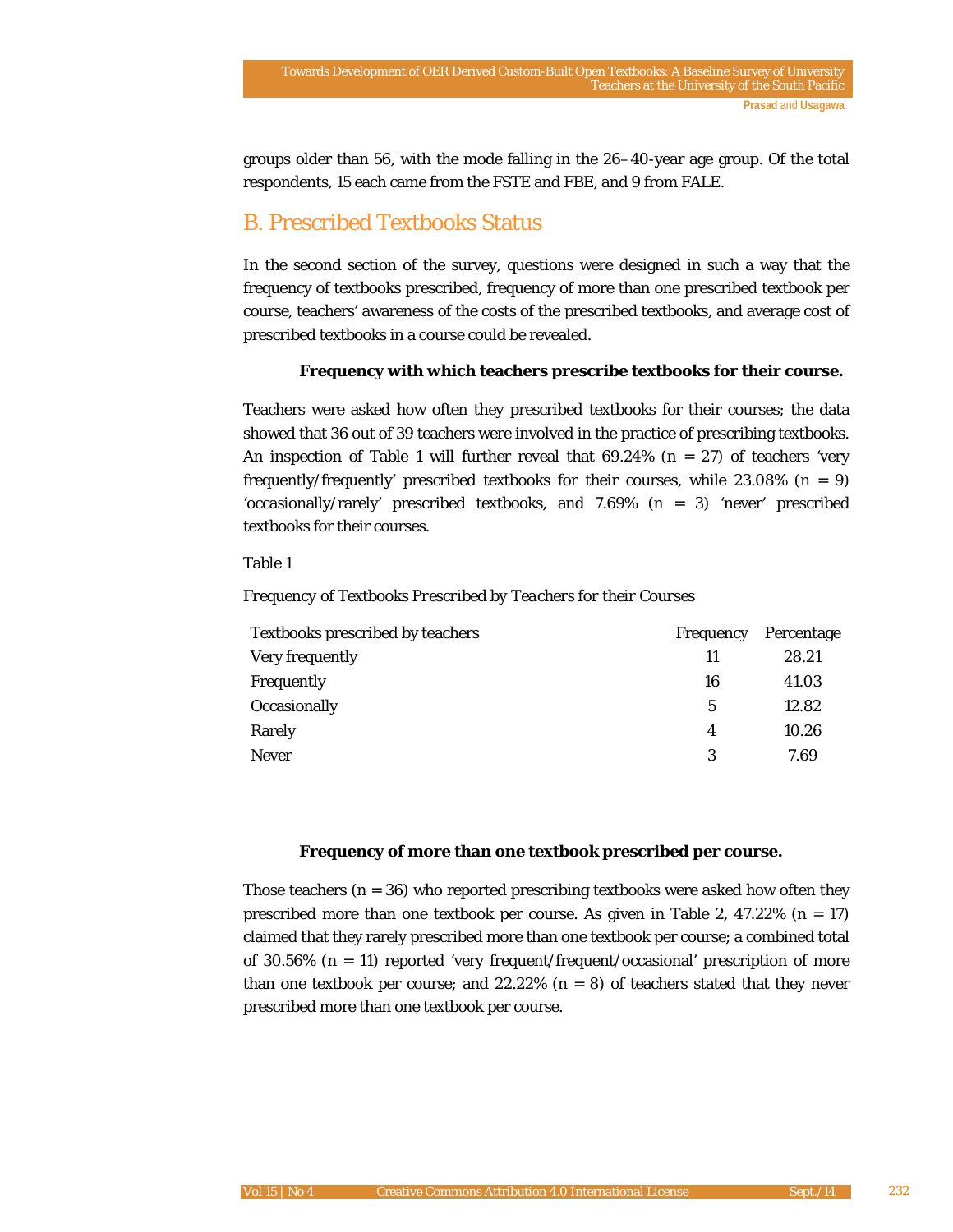**Prasad** and **Usagawa**

### Table 2

#### *Frequency of More than One Prescribed Textbook per Course*

| More than one prescribed textbook per course |    | Frequency Percentage |
|----------------------------------------------|----|----------------------|
| Very frequently                              |    | 2.78                 |
| Frequently                                   |    | 8.33                 |
| Occasionally                                 |    | 19.44                |
| Rarely                                       | 17 | 47.22                |
| <b>Never</b>                                 | 8  | 22.22                |

#### **Teachers' awareness of textbook prices before prescription.**

Teachers (*n* = 36) who prescribed textbooks were asked how often they were aware of textbook prices before prescribing them. It was found that 27.78% (*n* = 10) of teachers always knew textbook prices in advance, in contrast to  $5.56\%$  ( $n = 2$ ) who were never aware of textbook prices before prescribing them for their courses (Table 3).

### Table 3

#### *Teachers' Awareness of Textbook Prices*

| Awarness of textbook prices before prescription | Frequency | Percentage |
|-------------------------------------------------|-----------|------------|
| <b>Always</b>                                   | 10        | 27.78      |
| Very often                                      | 13        | 36.11      |
| <b>Sometimes</b>                                | 8         | 22.22      |
| Rarely                                          | 3         | 8.33       |
| <b>Never</b>                                    | 2         | 5.56       |

#### **Average cost of prescribed textbooks per course.**

When asked the average amount students paid for prescribed textbooks in semester 2, 2013 courses, the majority (47.22%) of teachers reported that the average price of prescribed textbooks for their course was between FJD100 to FJD200 (1 FJD is equivalent to 0.55 USD), 16.67% reported average cost within the range of FJD200-300, 11.11% indicated average cost between FJD000-100, while 25% said that they were not sure of the price (Table 4).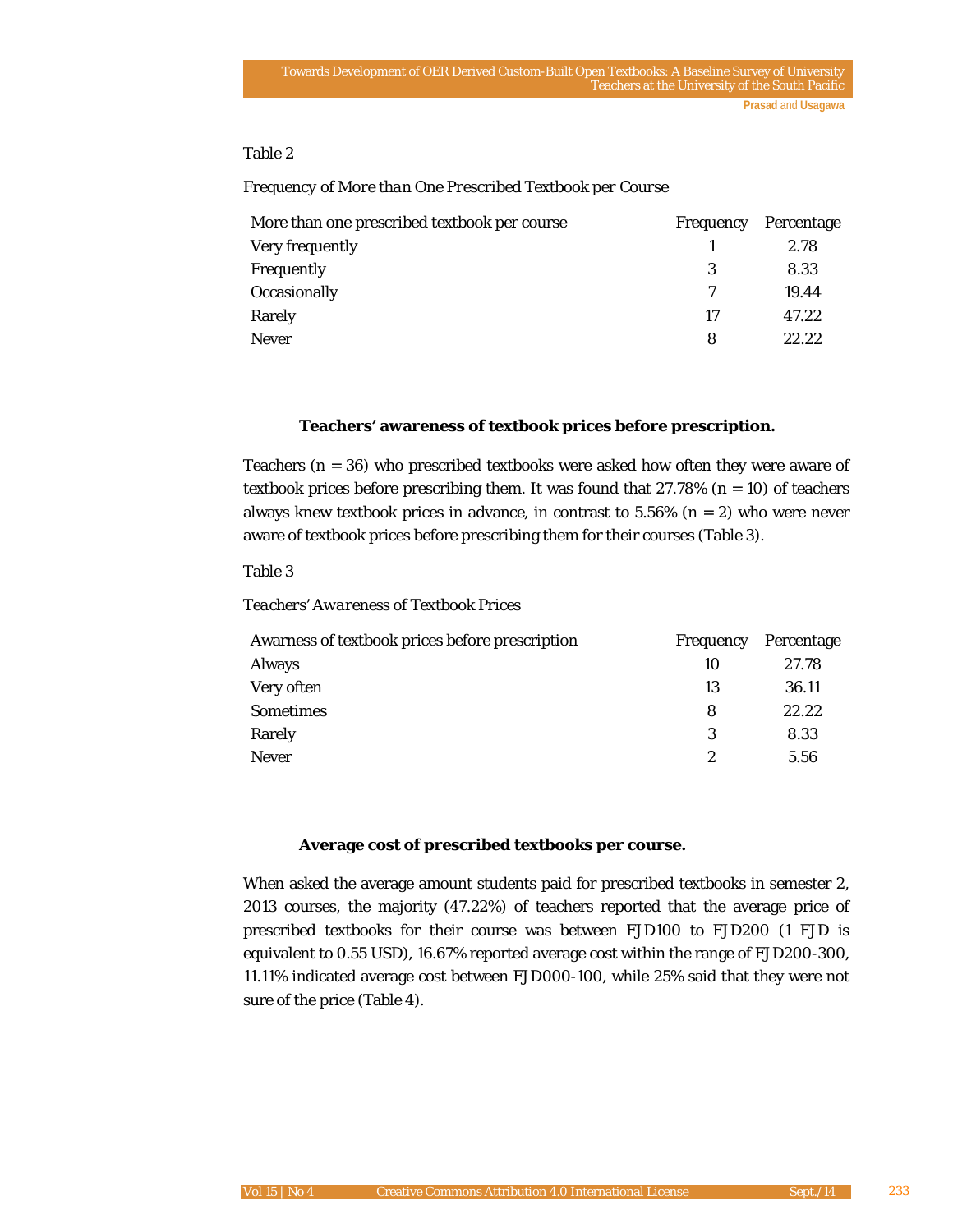**Prasad** and **Usagawa**

### Table 4

*Average Cost of Prescribed Textbooks per Course*

| Average price of prescribed textbook |    | Frequency Percentage |
|--------------------------------------|----|----------------------|
| <b>FJD000-100</b>                    | 4  | 11.11                |
| <b>FJD100-200</b>                    | 17 | 47.22                |
| <b>FJD200-300</b>                    | 6  | 16.67                |
| Not sure                             | 6  | 25                   |

# C. Awareness and Utilization of OER and Open Textbooks

The third section of the survey was designed to elucidate teachers' awareness, understanding and utilization of OER, their views about barriers for using OER and types of challenges they face while using OER, and to identify their awareness and use of open textbooks. These data shall be useful in drawing appropriate plans for facilitating use of OER for developing open textbooks.

#### **OER awareness and understanding.**

To guage awareness and understanding of OER, teachers were first asked about the former. From the total 39 teachers, 82% (*n* = 32) affirmed that they were aware of OER, while 18%  $(n = 7)$  admitted that they were not aware of OER. To guage understanding, those teachers  $(n = 32)$  who claimed to be familiar with OER were then asked to explain what the term OER meant to them. Open responses indicated that the majority of teachers who claimed knowledge of OER basically had a fair understanding of the OER concept, though without much in-depth erudition on its benefits and convolutions. Below are some of the more precise responses:

> Open educational resources - free online resources that can be freely used in the development of a course without infringing copyright.

OER to me is pathway to achieve Education for All.

Free educational materials available online.

Educational materials that are accessible to and can be used by the general public for free of charge.

Resources that can be used for teaching & learning as well as for research purposes and are available free and freely accessible.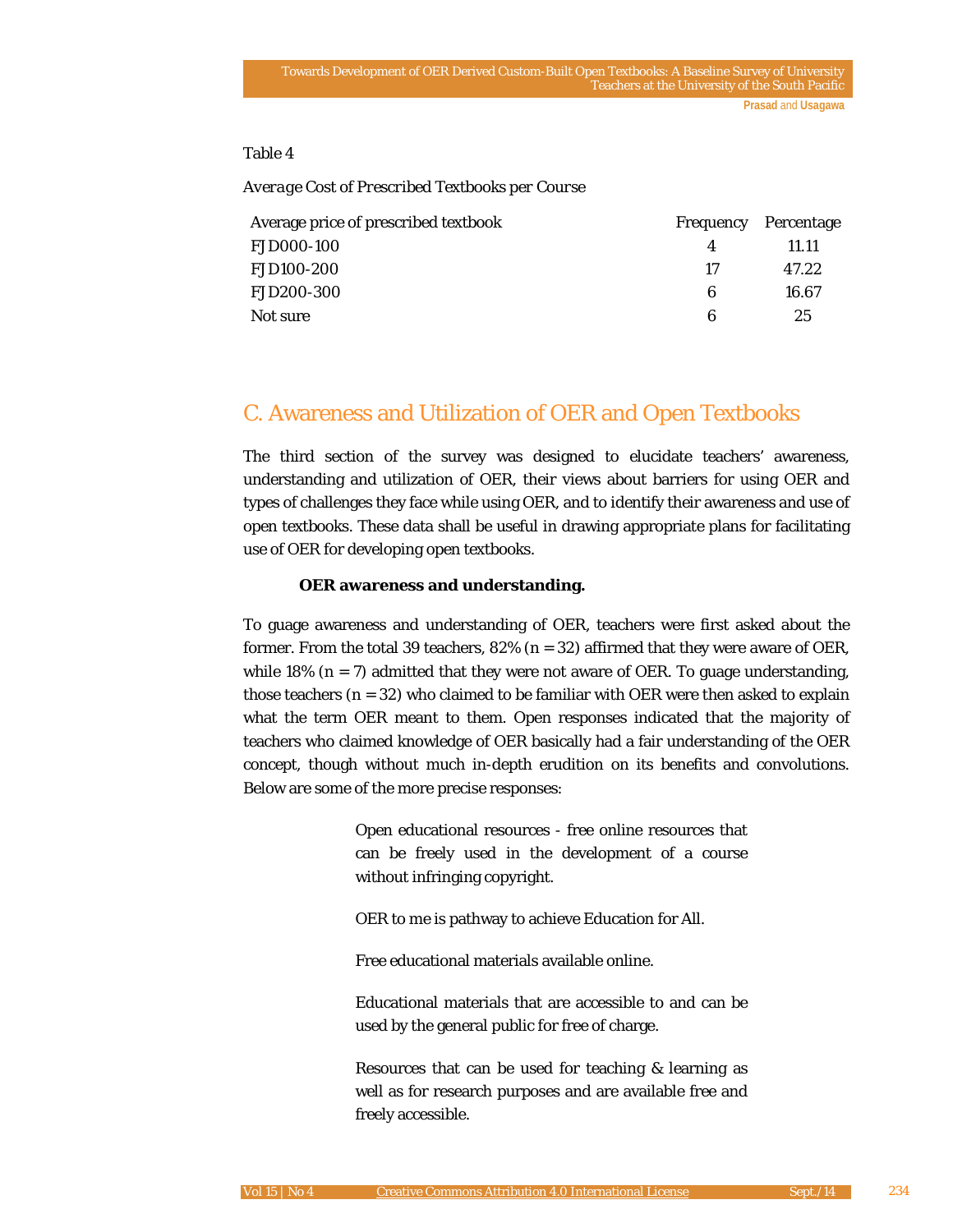### **Use of OER.**

Teachers  $(n = 32)$  who claimed familiarity with OER were asked whether they used OER content in their teaching or course delivery. Regardless of their familiarity with OER, 31.25% ( $n = 10$ ) reported to have never used OER, while of the 68.75% ( $n = 22$ ) who claimed to have used OER, only 12.50%  $(n = 4)$  utilized OER to a great extent (Table 5).

#### Table 5

#### *OER Use*

| Do you use OER content in your teaching or course<br>delivery? | Frequency | Percentage |
|----------------------------------------------------------------|-----------|------------|
| Yes, to a limited extent.                                      | 9         | 28.13      |
| Yes, to some extent.                                           | 9         | 28.13      |
| Yes, to a great deal.                                          | 4         | 12.5       |
| No, not at all.                                                | 10        | 31.25      |

### **Barriers to using OER.**

Those teachers  $(n = 10)$  who reported awareness of OER but having never used them were asked to identify and rate what they considered to be the most significant barriers to OER use from a list of 12 barrier statements; these are summarized in Table 6 in rank order, frequency, percentage, and barrier strength on a scale of '1' (*strongly disagree*) to '5' (*strongly agree*). The greatest barriers identified were time limitations restricting accessing relevant OER, inadequate training on OER, insufficient multimedia skills to use OER, uncertainties over copyright-related practices, and difficulties with finding appropriate and quality OER. This was followed by lack of instructional design support and incentives to use OER. Lack of OER policies, insufficient support from management, lack of role models, and lack of quality OER were the bottommost barriers.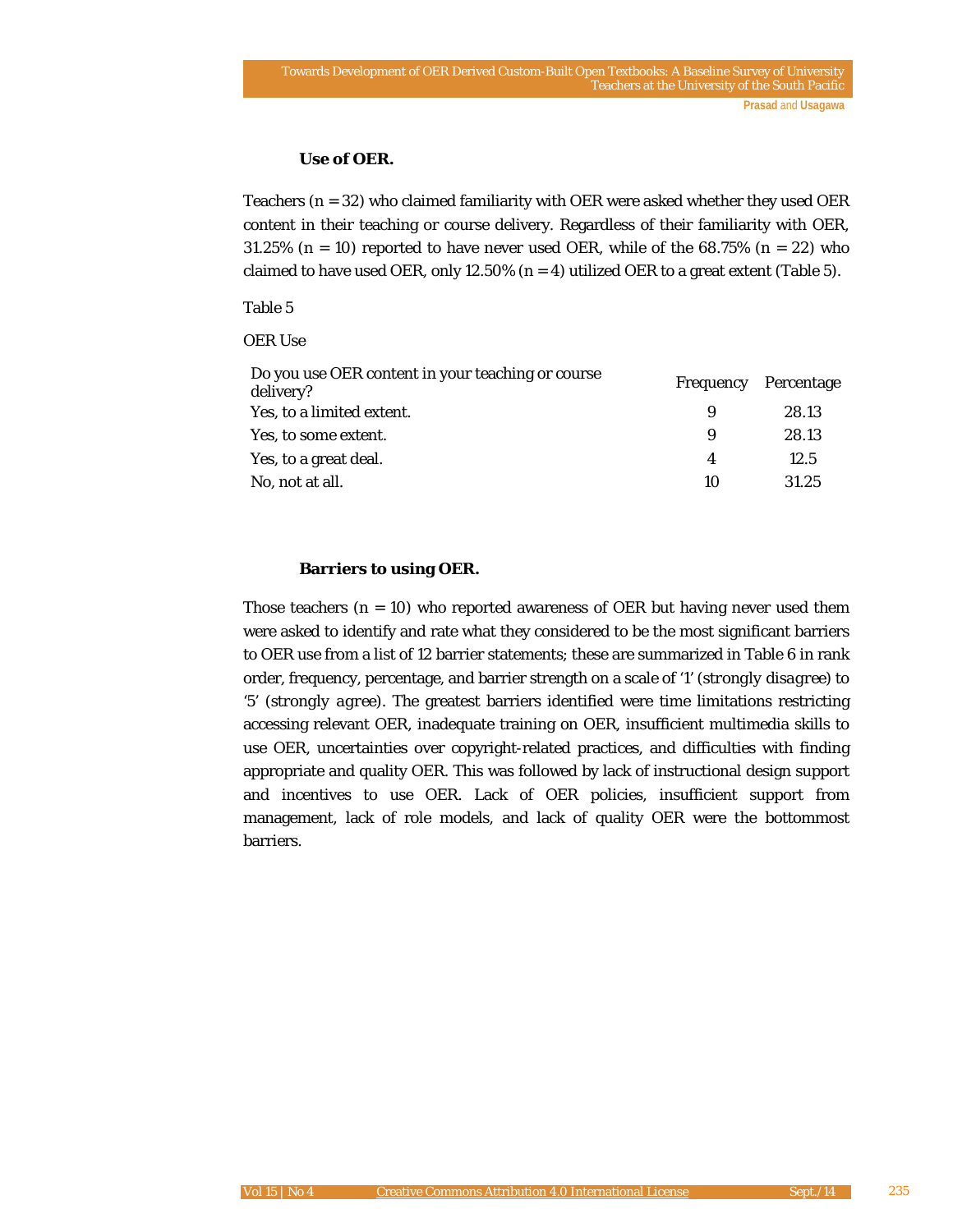#### Table 6

#### *Barriers to Using OER*

|                |                                                          |           | <b>Barrier</b> |
|----------------|----------------------------------------------------------|-----------|----------------|
|                |                                                          |           | strength       |
| Rank           | <b>Barriers</b>                                          | Frequency | (mean)         |
|                | Lack of time to find relevant and quality OER.           | $9(90\%)$ | 4.5            |
| $\overline{2}$ | Lack of training on OER.                                 | 8 (80%)   | 3.9            |
| 2              | Lack of multimedia skills to use OER.                    | 8 (80%)   | 3.9            |
| 3              | Lack of understanding about copyright and openness       | 8 (80%)   | 3.8            |
| 4              | Lack of ability to find relevant and quality OER.        | 7(70%)    | 2.8            |
| 5              | Lack of instructional design support to use OER.         | 6(60%)    | 2.6            |
| 6              | Lack of incentives to use OER.                           | 5 (50%)   | 2.3            |
| 7              | Lack of policies at the university to support the use of | 4 (40%)   | 1.5            |
| 8              | Lack of support from management.                         | $3(30\%)$ | 1.3            |
| 9              | Lack of interest in using OER.                           | 2(20%)    |                |
| 10             | No role models to follow.                                | $3(30\%)$ | 0.5            |
| 10             | Lack of quality OER in my subject area.                  | $1(10\%)$ | 0.5            |

#### **Ways of using OER.**

Amongst the teachers  $(n = 22)$  using OER, it was found that 68.18%  $(n = 15)$  were involved in the practice of reusing OER content in its original form, while  $18.18\%$  ( $n = 4$ ) were revising the content, and only  $13.64\%$  ( $n=3$ ) were remixing the content with other open content to create something new (Table 7). This exhibits that USP teachers are more comfortable with using OER in an 'as is' form. This situation may exist due to their lack of ability to repurpose OER for more contextualized use.

#### Table 7

*Ways Teachers Use OER*

| <b>Statements</b>                                                                         |    | Frequency Percentage |
|-------------------------------------------------------------------------------------------|----|----------------------|
| I reused the content in its unalterd/verbatim form.                                       | 15 | 68.18                |
| I adapted, adjusted, modified, or altered the content itself.                             | 4  | 18.18                |
| I combined the original or revised content with other<br>content to create something new. | 3  | 13.64                |

### **Challenges using OER.**

Those teachers  $(n = 22)$  who had used OER were asked to describe challenges they most often encountered during its use. The challenges disclosed were common to the top four ranked barriers to using OER, namely, insufficient time to search for OER, lack of knowledge about OER, confusion with open licenses, and software compatibility issues. Conversely, three teachers reported that they did not face any difficulty using OER. Upon further investigation, the data revealed that these teachers  $(n = 3)$  were primarily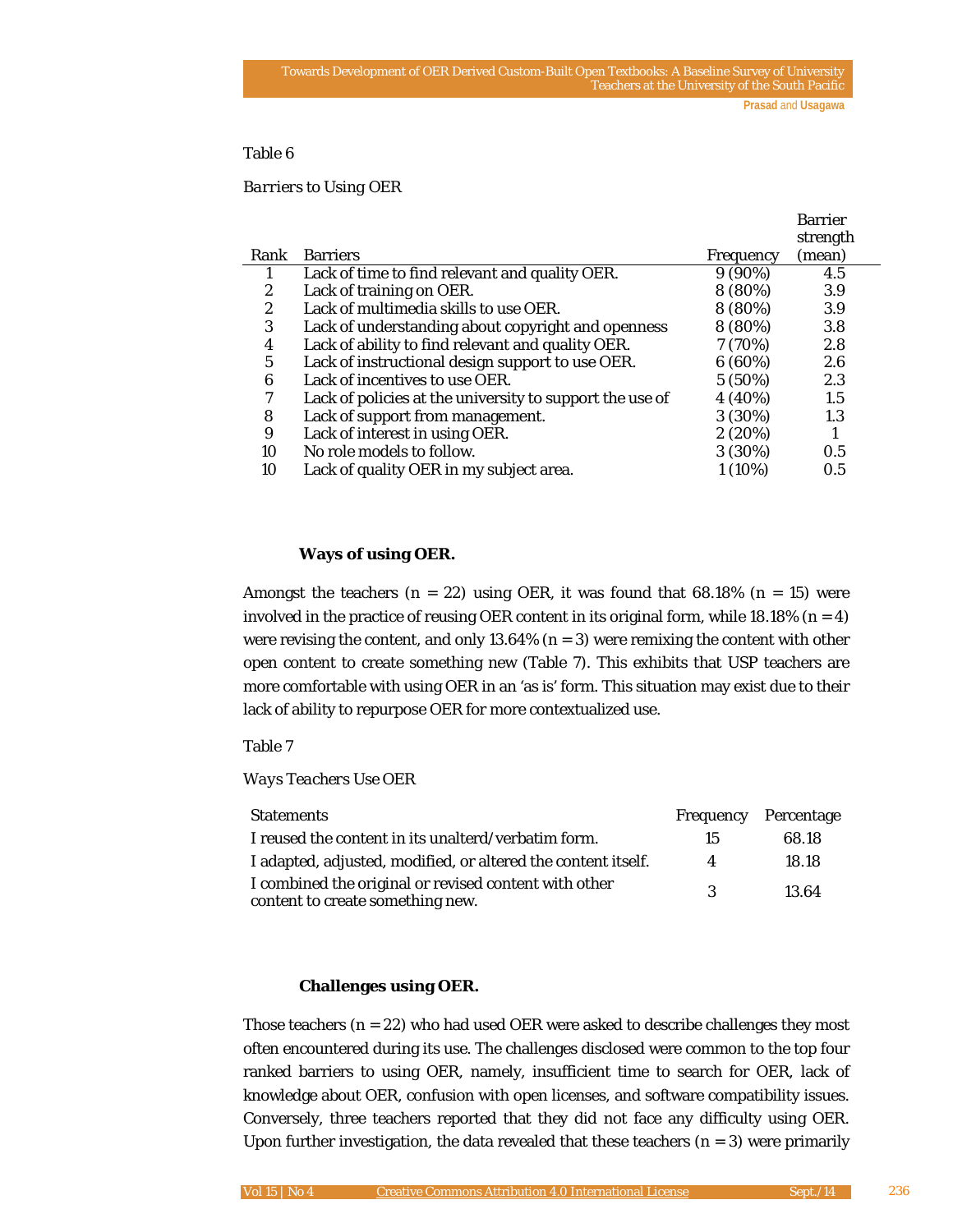involved in the practice of reusing OER in its original form and using OER to a limited extent. This suggests that these teachers may most likely come across hurdles once they start making frequent use of OER.

#### **Open textbooks awareness and use.**

Teachers were asked to indicate their familiarity with open textbooks. To ensure accurate interpretation, the questionnaire included a definition of "open textbook" as follows:

> Open Textbooks are freely accessible digital textbooks that can be read online, self-printed or download via any computer with Internet access at no or low cost. In addition, students may often be able to order a commercial "print on demand" copy of an open textbook at a modest cost. (Florida Distance Learning Consortium, 2011)

From Table 8, it is revealed that 25.64% (*n* = 10) of teachers were not aware of open textbooks compared with a majority  $74.36\%$  ( $n = 29$ ) who were. Among those who were aware of open textbooks,  $23.08\%$  ( $n = 9$ ) reported having used part of or an entire open textbook in their courses. Teachers who reported having used open textbooks were further asked to list the course(s) in which they had used open textbooks and to indicate whether they had used part of or an entire open textbook. The results reveal that 12 open textbooks were utilized in 12 courses and further show that, of these 12 open textbooks, one entire and two partial open textbooks were used in three postgraduate courses, while three entire and six partial open textbooks were used in nine undergraduate courses. This demonstrates that some USP teachers are using open textbooks to some extent, though their utilization of open textbooks may be confined to 'as-it-is' use.

#### Table 8

### *Open Textbooks Awareness and Use*

| <b>Statements</b>                                                  | Frequency | Percentage |
|--------------------------------------------------------------------|-----------|------------|
| I have not heard of open textbooks.                                | 10        | 25.64      |
| I have heard of open textbooks.                                    | 5         | 12.82      |
| I have heard of open textbooks but have never searched for<br>any. | 8         | 20.51      |
| I have looked at some open textbooks.                              |           | 17.95      |
| I have used part or an entire open textbook in my course(s).       | 9         | 23.08      |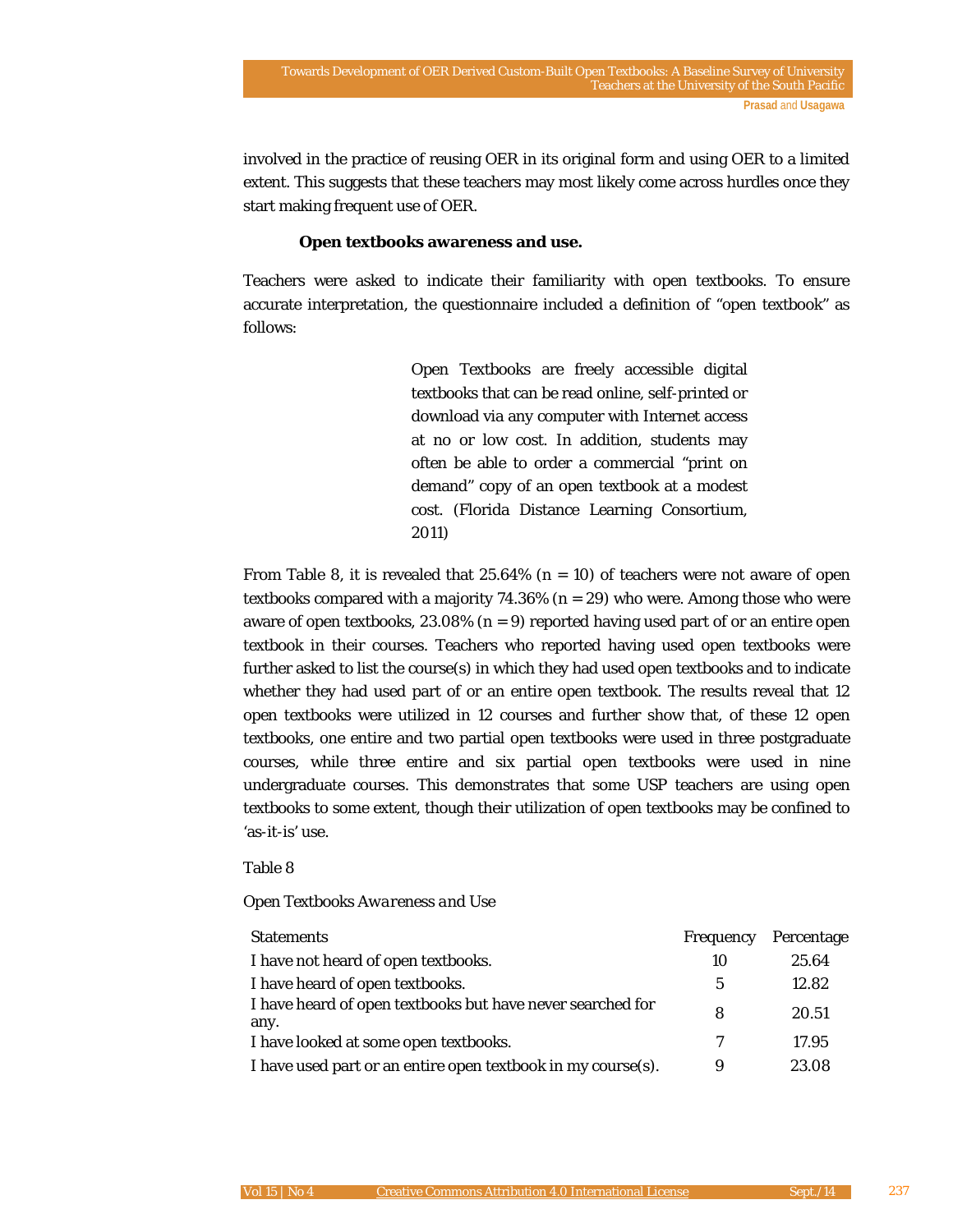The overall response to this question was quite surprising. The data showed four teacher types: those aware of both OER and open textbooks; aware of one but not the other; or unaware of either, as Figure 2 illustrates. Out of 29 teachers who reported to know about open textbooks, three of them had earlier reported that they were not aware of OER. In contrast, six teachers who had previously reported to know about OER were not aware of open textbooks, while 24 teachers were aware of both open textbooks and OER, and eight were unaware of both. These results offer compelling evidence that some USP teachers lack awareness in regards to the diversity of OER and confirm that most have surface-level understanding of the concept of OER.



*Figure 2*. Awareness on open textbooks and OER over four teacher types.

# D. Willingness Towards Development of OER Derived Custom-Built Open Textbooks

The final section of the survey was designed to identify teachers willing to develop OER derived custom-built open textbooks for their courses. Those teachers who were willing to develop were asked to identify possible motivating factors, while the unwilling teachers were asked to give reasons for their unwillingness. Such information shall be useful in formulating strategies for preparing teachers for OER based custom-built open textbook development.

### **Willingness to develop OER derived custom-built open textbooks.**

As Table 9 illustrates, 43.59% (*n* = 17) of teachers reported they planned to develop custom-built OER derived open textbooks for some or all of their courses in the near future, while a small minority of 7.69%  $(n = 3)$  said that they would not be willing to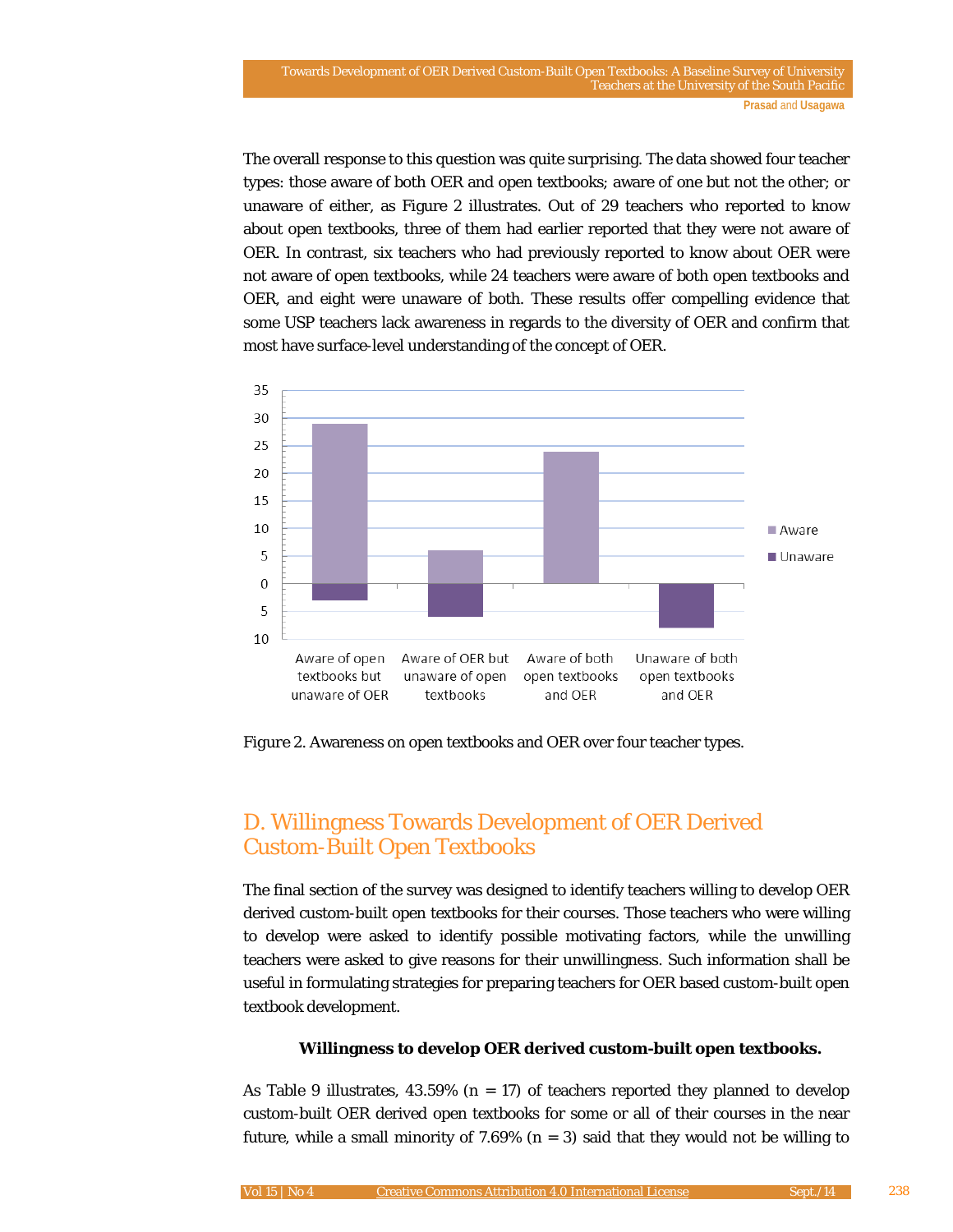develop custom-built OER derived open textbooks for their courses. A combined total of 48.72% (*n* = 19) for 'maybe' and 'undecided' reflected teachers' indecisiveness towards development of OER derived custom-built open textbooks. Upon further analysis, the data revealed that amongst the willing teachers  $(n = 17)$ , 11 of them were aware of both OER and open textbooks, two were unfamiliar with either, one knew about open textbooks but did not know about OER, and three were aware only of OER prior to the survey. The significance of this revelation is that it demonstrates teachers who prior to this survey were unacquainted with OER or open textbooks are still willing to develop OER derived open textbooks. It appears that the survey acted as a medium to introduce the potential of OER and open textbooks to those who were previously uninformed.

#### Table 9

#### *Willingness to Develop Open Textbooks*

| Willingness to develop OER derived custom-built open<br>textbooks | <b>Frequency</b> | Percentage |
|-------------------------------------------------------------------|------------------|------------|
| N <sub>0</sub>                                                    |                  | 7.69       |
| Maybe                                                             | 16               | 41.03      |
| Undecided                                                         | 3                | 7.69       |
| Yes, for some of my courses.                                      | 14               | 35.9       |
| Yes, for all my courses.                                          | 3                | 7.69       |

#### **Motivators towards OER derived open textbook development.**

Those teachers (*n* = 17) who stated willingness to develop open textbooks were asked to identify and rate the strength of motivating factors that influenced their decision from a preselected list of 10 possible motivator statements. Table 10 outlines the frequency, percentage, motivator strength, and the rank of these 10 items. As illustrated, on a scale of '1' (*strongly disagree*) to '5' (*strongly agree*), the motivator strength ranged from a high of 4.88 for the item 'Bring down cost for my students' to a low of 1.59 for the item 'Personal interest to develop open textbooks'.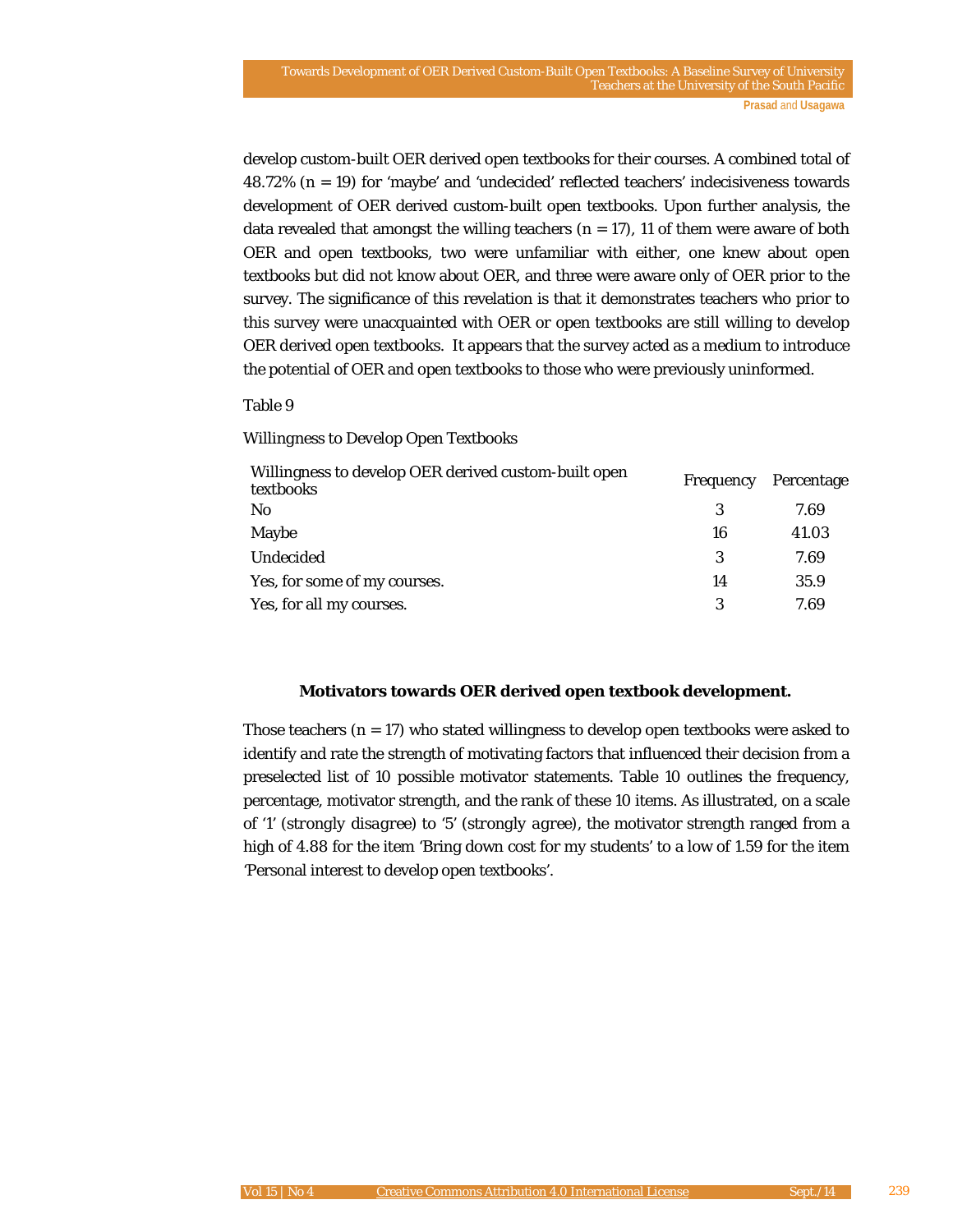### Table 10

#### *Motivators to Develop OER Derived Custom-Built Open Textbooks*

|      |                                                           |                  | <b>NOUVALOF</b> |
|------|-----------------------------------------------------------|------------------|-----------------|
|      |                                                           |                  | strength        |
| Rank | <b>Motivators</b>                                         | <b>Frequency</b> | (mean)          |
|      | Bring down cost for my students.                          | 17 (100%)        | 4.88            |
| 2    | Open textbooks will better fit my instructional needs.    | 17 (100%)        | 4.47            |
| 3    | Become independent of publishers.                         | 17 (100%)        | 4.35            |
| 3    | Possibility of credit towards promotion.                  | 17 (100%)        | 4.35            |
| 4    | Provide more current materials than traditional           | 17 (100%)        | 4.24            |
| 5    | Good for my professional development.                     | 17 (100%)        | 4               |
| 6    | Peer recognition, prestige and status.                    | 17 (100%)        | 3.65            |
| 7    | I believe in the open sharing of educational resources.   | 17 (100%)        | 3.41            |
| 8    | Insufficient copies of textbooks in university. bookshop. | 13               | 2.65            |
| 9    | Personal interest to develop open textbooks.              |                  | 1.59            |
|      |                                                           |                  |                 |

#### **Reasons for unwillingness.**

Those teachers  $(n = 3)$  who said that they would not be willing to develop custom-built OER derived open textbooks for their courses were asked to provide explanations for their decisions. Exact responses from each teacher are given below.

Teacher 1: I'm not convinced that the content that we teach are not being addressed through joint use of prescribed texts and supplemental books.

Teacher 2: It's all dependent on time as most of us are very busy given our own workload.

Teacher 3: I am still not sure about copyright issues and how much I can use online text books. I would like to have these questions answered before I use this in my courses.

### **Teachers willing to collaborate with the researcher.**

The intention of this item was to identify teachers with whom the primary author could collaborate to initiate an OER derived open textbook development project at the USP. Teachers  $(n = 17)$  who conveyed their willingness to develop custom-built OER derived open textbooks for some or all of their courses were asked whether they would be interested in collaborating with the primary author to develop custom-built OER derived open textbooks for their course(s). Out of 17 expectant teachers, 13 teachers affirmed that they would be willing to cooperate with the primary author, while four declined. Teachers who answered affirmatively were asked to email the primary author for further discussions. All 13 agreeable teachers emailed the primary author, expressing

Motivator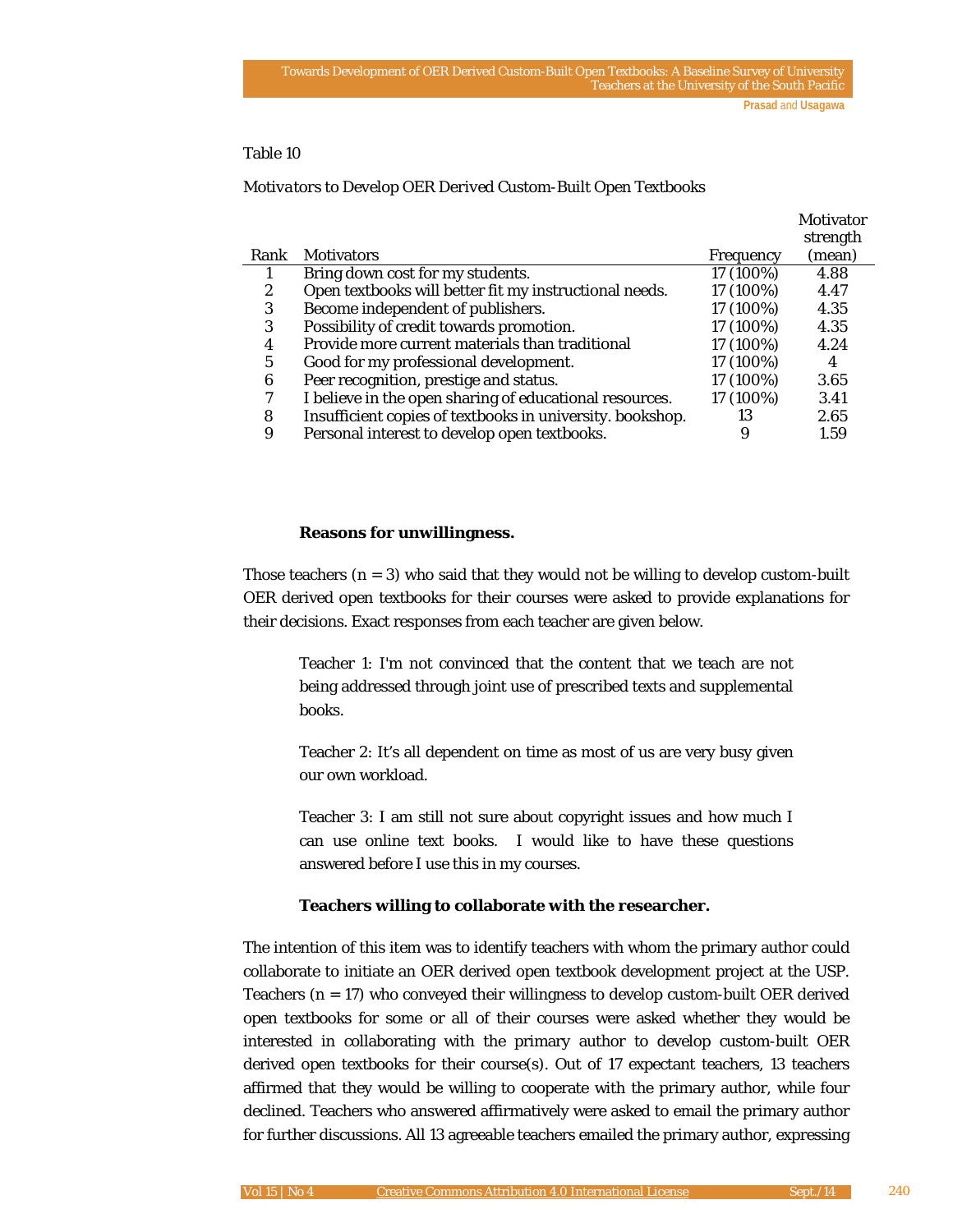their interest in working together for the development of OER derived open textbooks for their course(s).

# **Discussion**

Bliss et al. (2013) claimed that significant cost savings are possible by displacing traditional publisher textbooks with open textbooks; however, they also cautioned that students can save money with open textbooks only if teachers are willing to develop them. In light of this postulation, this paper is a modest contribution toward the ongoing discussions on OER and open textbooks. The present study has made an attempt to assess the state of prescribed textbooks and possibilities to initiate custombuilt OER derived open textbook development at the USP.

In regard to textbooks, it was found that 92.30% (36/39) of USP teachers prescribed publisher textbooks for their courses. As expected, 28 of them were involved in the practice of prescribing more than one textbook per course. Mostly, the average cost of textbook per course was found to fall in the range of FJD100-200 (1 FJD is equivalent to 0.55 USD). Not surprisingly, only 10 out of 36 teachers were found to be consistently aware of the price of textbooks before prescribing them for their courses. In the light of these findings, we estimate that USP students are likely to spend approximately FJD400 on textbooks each semester.

Regarding OER awareness, while most teachers had heard of the term OER, most lacked a clear understanding of its concept. Out of 39 teachers, 82% (*n* = 32) conveyed that they knew about OER. However, closer examination of the results revealed that six out of the 32 teachers who reported familiarity with OER were not aware of open textbooks, while three out of seven who had not heard of OER were aware of open textbooks. On the other hand, amongst the total 39 teachers, 29 (74%) knew of open textbooks, but three did not know about OER, while amongst the 10 who had not heard of open textbooks, six knew about OER. These findings indicate that there are four types of teachers at USP: those aware of both OER and open textbooks (two types); aware of one but not the other; or unaware of either. The analysis confirms that some USP teachers are not well versed with the concept of OER. This finding is consistent with those of Chen and Panda (2013) who found that most teachers "were acquainted with OER, but at a rather superficial level, without much in-depth understanding of the intricacies involved in it" (p. 13). In their study, they found teachers were not familiar with different types of resources available as OER, which seems to be the case at USP. This calls for OER awareness raising initiatives at USP.

Regarding utilization of OER and open textbooks, only limited use was found. Of the 32 teachers who knew about OER, 22 used OER, and of these, only four utilized it to a great extent. Similar results were reported by Gunness (2011). The findings of the current study show that teachers mainly used OER in unaltered forms. With regard to open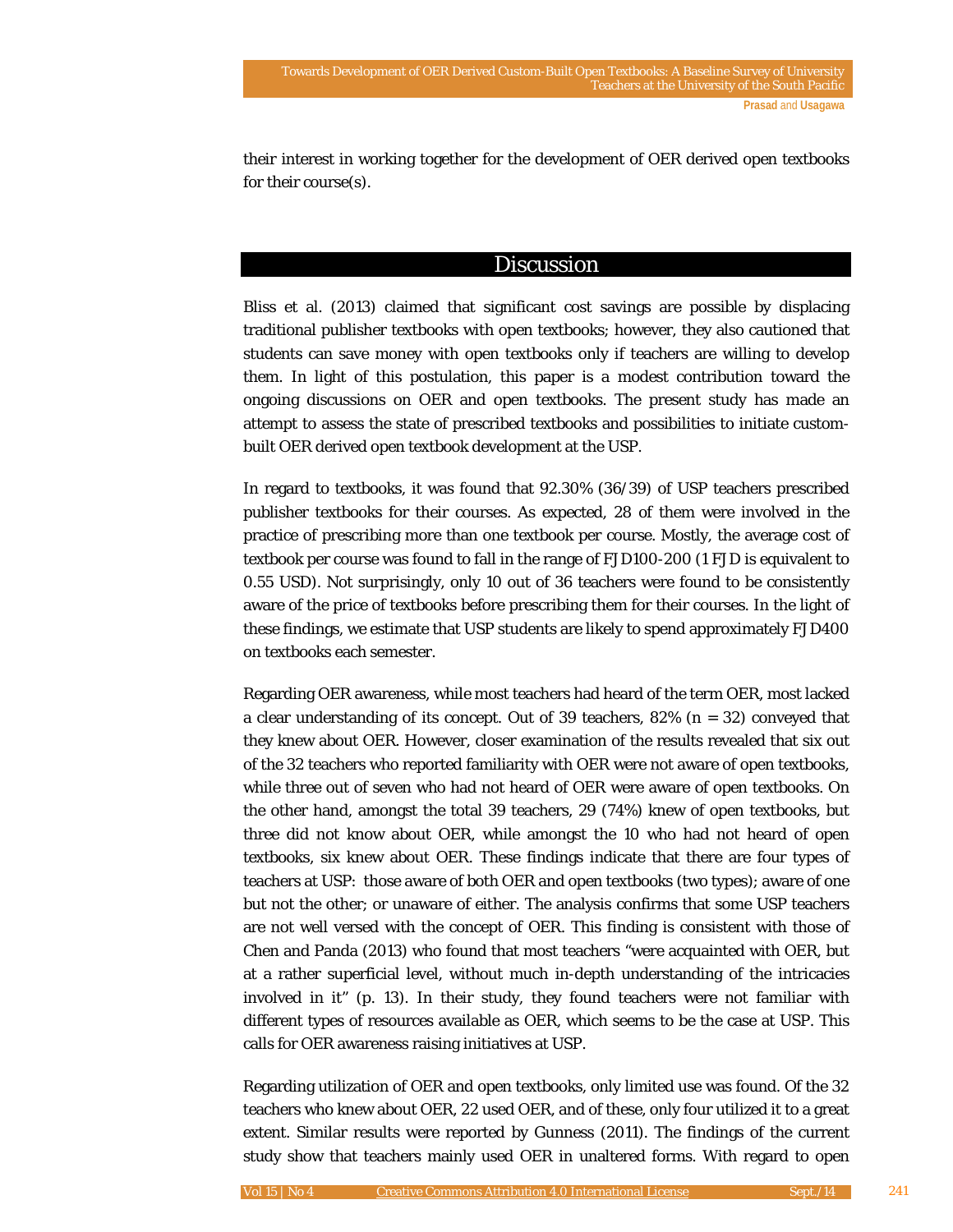textbook usage, while increasing adoption by teachers was encouraging, the number of teachers using open textbooks remains small, with only 23.08% (9/39) of teachers found to have used open textbooks. Limited use of open textbooks was also reported in the *2012 Faculty and Administrator Open Educational Resources Survey* (Florida Virtual Campus, 2012). USP teachers' lack of awareness and understanding of OER and open textbooks is likely a reason for this low extent of utilization.

Turning to the question of what inhibits teachers from using OER, this study found that lack of time to find relevant and quality OER, insufficient training, inadequate multimedia skills, confusion over copyright-related matters, and lack of ability to find relevant and quality OER ranked as the top-most barriers. Those teachers who were using OER encountered similar obstacles. This finding is in agreement with Atenas, Havemann, and Priego (2014), who showed that time consumption, search ability, lack of training, licensing issues, and technical skills were the main barriers. Interestingly, lack of OER policies as a barrier to using OER was ranked only seventh and thus much lower than previous research has reported (Andrade et al., 2011). Nevertheless, on reflection, all the top-ranking barriers had a skill element incorporated within them. It could be argued that the teachers were more concerned about 'know-how' of using OER than policy matters, meaning that continuous training and support is required in order to widen participation in OER practice at USP.

The results showed that a high proportion of the USP teachers surveyed are willing to develop OER derived custom-built open textbooks for their courses. Amongst the total 39 teachers who responded to the survey,  $43.59\%$  ( $n = 17$ ) showed willingness towards OER derived open textbook development, and 13 of these 17 teachers are willing to jointly work together with the primary author to develop OER derived open textbooks for their courses. These teachers appear keen in developing open textbooks for their courses to address textbook affordability despite a lack of incentives and absence of an OER policy at the USP. The list of motivating factors identified in the current study was in line with a previous study by Pegler (2012). The current study reveals that reducing cost for students, customizability to meet instructional requirements, becoming independent of publishers, and possibility of credit towards promotion are the dominant motivating factors to teachers.

The most striking result to emerge from the study is that amongst the 17 teachers who affirmed their intention to develop OER derived open textbooks, two were aware of neither OER nor open textbooks, one was familiar with open textbooks but did not know about OER, and three were aware only of OER prior to the current study. This finding was unexpected, indicating that the current study made them aware of the concept and potential of OER which may have influenced their decision. Also it could be that the motive for these teachers to become engaged in open textbook development is for publicity and to gain first-mover advantage (OCED, 2007).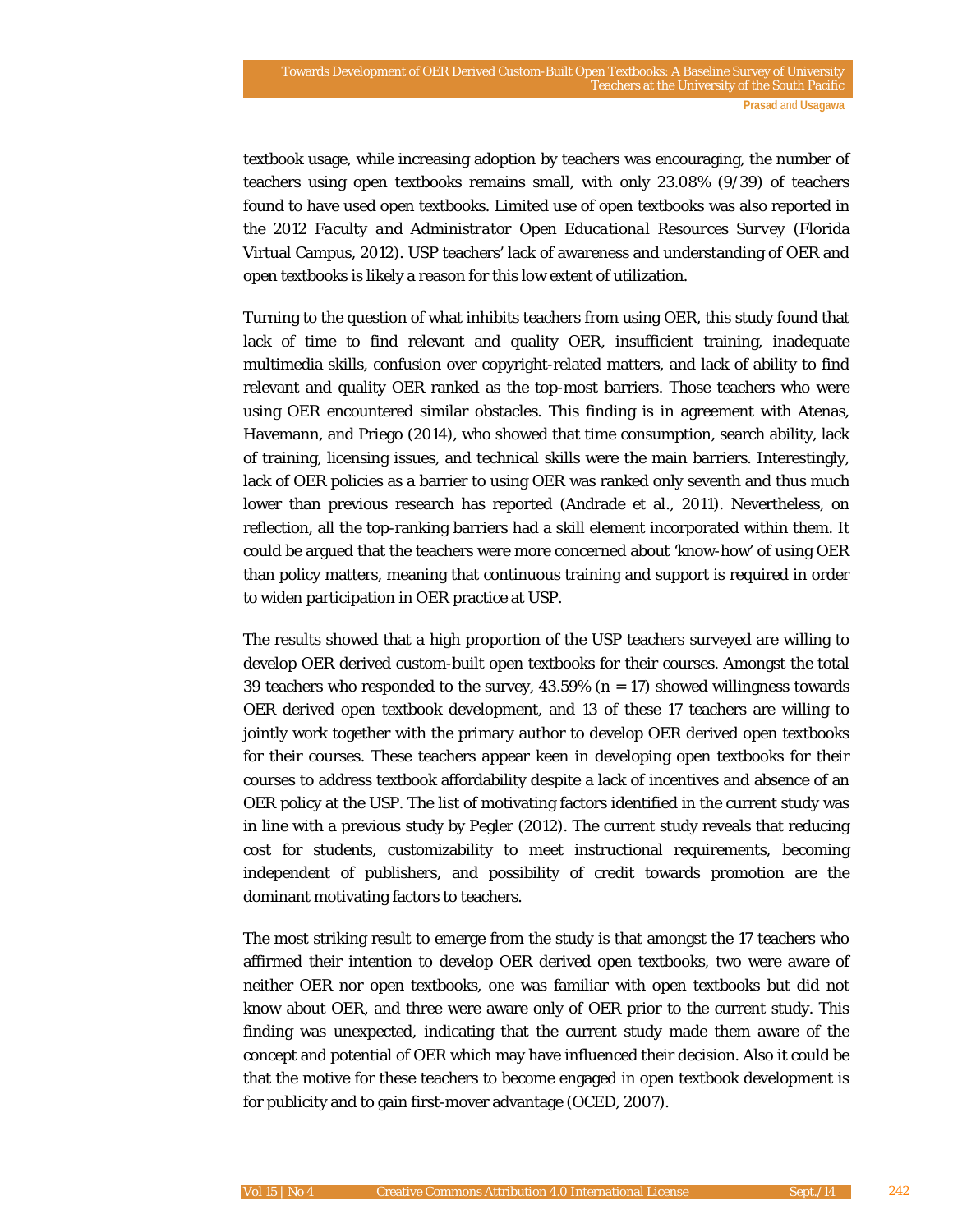Bliss et al. (2013) noted that students can save money with open textbooks only if teachers are willing to develop them, and the fact that a good number of teachers (*n* = 17) are willing to do so for their courses is a good indicator to start open textbook initiatives at USP. One approach to kick-starting such an initiative is to begin by developing one textbook at a time (Morris-Babb & Henderson, 2012). The primary author is currently working with nine USP teachers to develop a custom-built OER derived open textbook for a postgraduate course entitled "AL400 Research Methodologies in the Humanities and Social Sciences". These nine teachers team teach this course and were identified as a result of this study. In actuality, the coordinator of this course was one of those teachers who agreed to cooperate with the principal author to develop an OER derived custom-built open textbook for his course. Later, the course coordinator convinced the rest of the teaching team to join the project. Apart from producing an open textbook, the result of the ongoing project is anticipated to provide design principles and 'how-to' guidelines for developing custom-built OER derived open textbooks to the teachers of the case study university. The experiences of this project will be disseminated through future publications and shall be built on the research findings reported in this paper.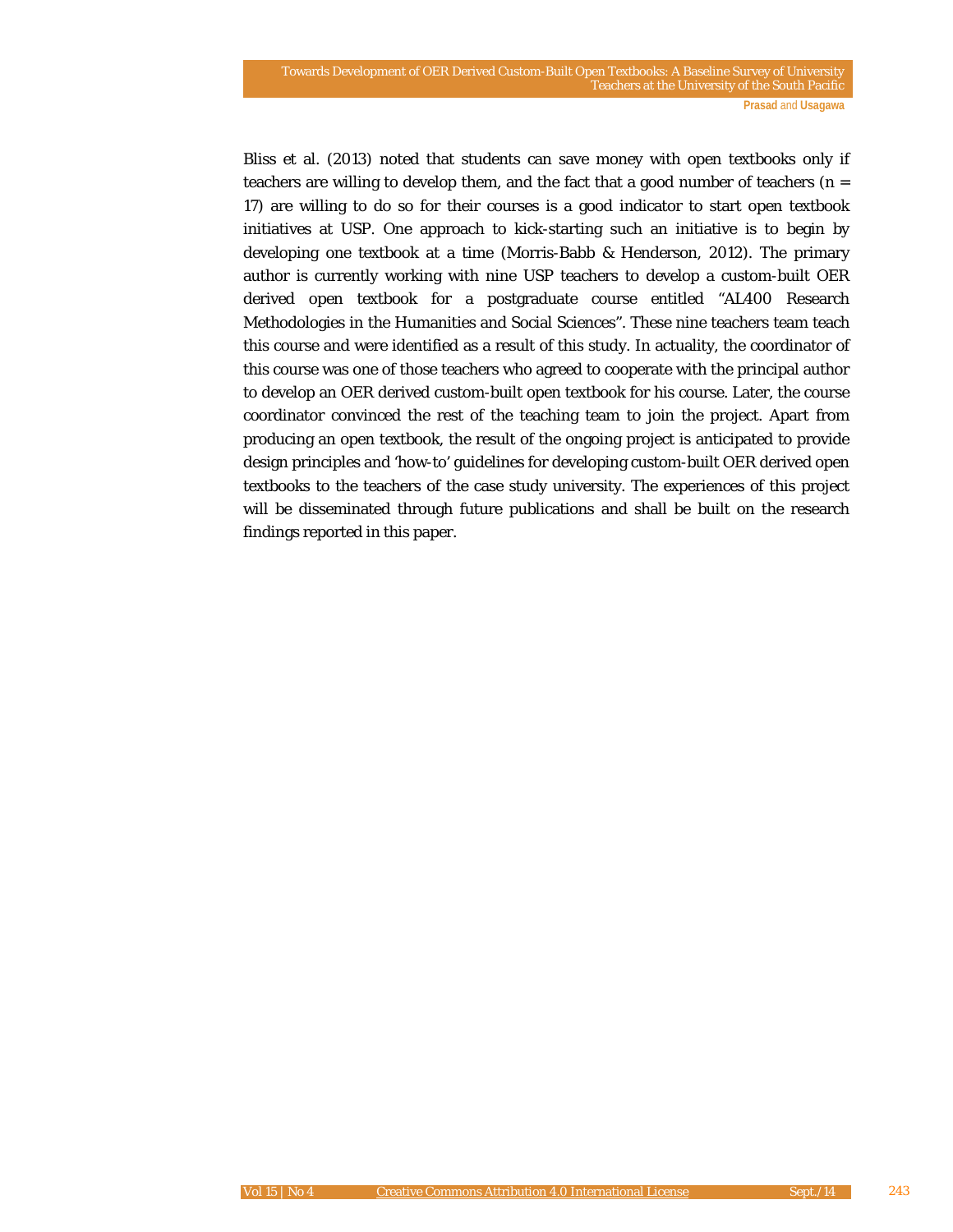### References

- Acker, S. R. (2011). Digital textbooks: A state-level perspective on affordability and improved learning outcomes. *Library Technology Reports*, *47*(8), 41–52.
- Allen, N. (2011). High prices prevent college students from buying assigned textbooks. *Student PIRGs*. Retrieved from [http://www.studentpirgs.org/news/ap/high](http://www.studentpirgs.org/news/ap/high-prices-prevent-college-students-buying-assigned-textbooks)[prices-prevent-college-students-buying-assigned-textbooks](http://www.studentpirgs.org/news/ap/high-prices-prevent-college-students-buying-assigned-textbooks)
- Andrade, A., Ehlers, U.-D., Caine, A., Carneiro, R., Conole, G., Kairamo, A.-K., … Holmberg, C. (2011). *Beyond OER: Shifting focus to open educational practices*. Due-Publico, Essen. Retrieved from<http://www.oerasia.org/OERResources/8.pdf>
- Atenas, J., Havemann, L., & Priego, E. (2014). Opening teaching landscapes: The importance of quality assurance in the delivery of open educational resources. *Open Praxis*, *6*(1), 29–43.
- Atkins, D. E., Brown, J. S., & Hammond, A. L. (2007). A review of the open educational resources (OER) movement: Achievements, challenges, and new opportunities. Retrieved from<http://www.hewlett.org/uploads/files/ReviewoftheOERMovement.pdf>
- Baraniuk, R. G. (2013). Opening education. *The Bridge*, *43*(2), 41–47. doi:10.1126/science.1168018

.

- Bliss, T., Hilton, J., Wiley, D., & Thanos, K. (2013). The cost and quality of online open textbooks: Perceptions of community college faculty and students. *First Monday*, *18*(1). Retrieved from<http://firstmonday.org/ojs/index.php/fm/article/view/3972/3383>
- Carpenter, P., Bullock, A., & Potter, J. (2006). Textbooks in teaching and learning. *Brookes eJournal of Learning and Teaching*, *2*(1). Retrieved from [http://bejlt.brookes.ac.uk/paper/textbooks\\_in\\_teaching\\_and\\_learning-](http://bejlt.brookes.ac.uk/paper/textbooks_in_teaching_and_learning-2/) $2/$
- Chen, Q., & Panda, S. (2013). Needs for and utilization of OER in distance education: a Chinese survey. *Educational Media International*, *50*(2), 77–92. doi:10.1080/09523987.2013.795324
- Florida Distance Learning Consortium. (2011, September). *Florida student textbook survey.* Tallahassee, FL: Author. Retrieved from [http://www.openaccesstextbooks.org/%5Cpdf%5C2010\\_FSTS\\_Report\\_0](http://www.openaccesstextbooks.org/%5Cpdf%5C2010_FSTS_Report_01SEP2011.pdf) [1SEP2011.pdf](http://www.openaccesstextbooks.org/%5Cpdf%5C2010_FSTS_Report_01SEP2011.pdf)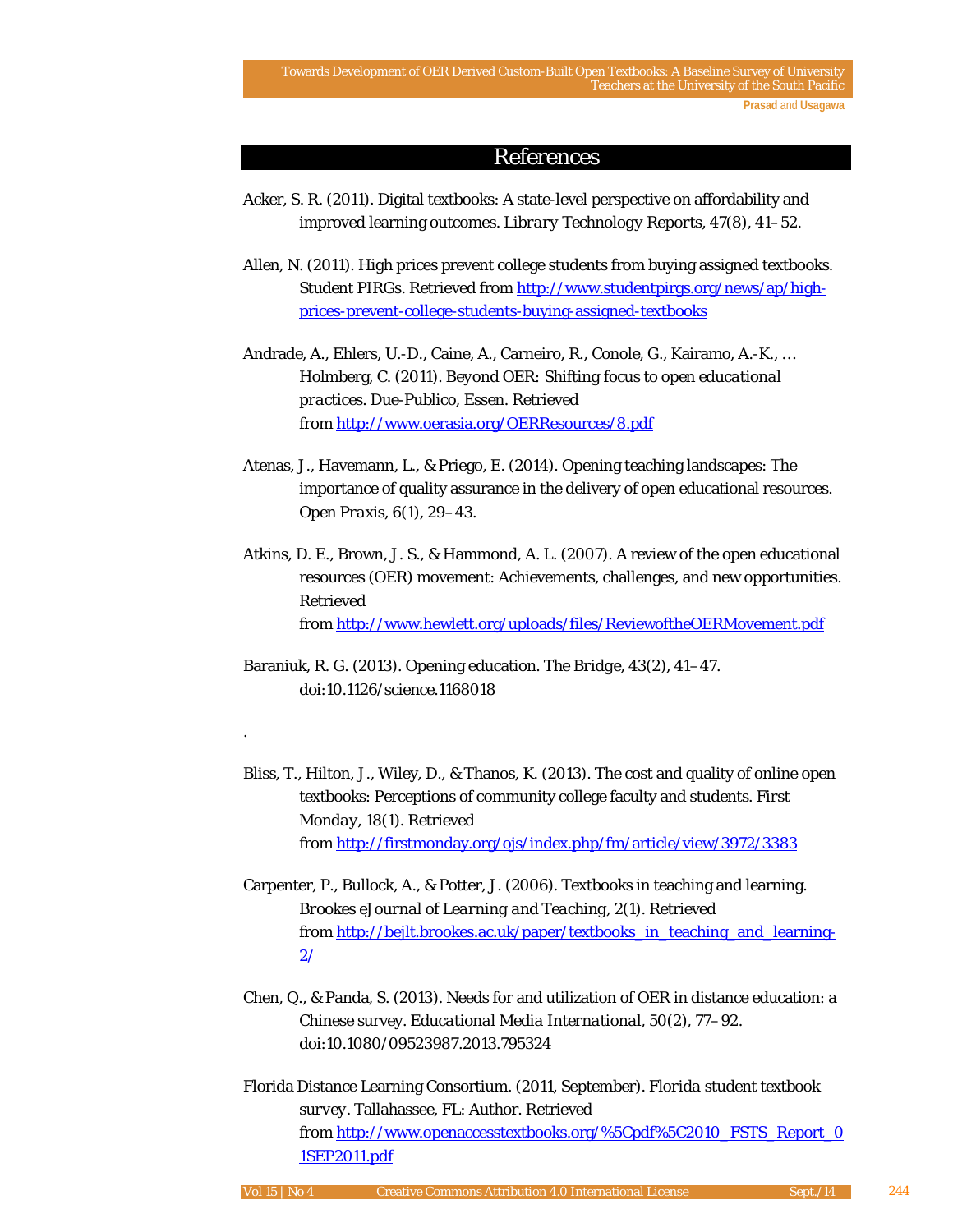- Florida Virtual Campus. (2012, August). *2012 faculty and administrator open educational resources survey.* Tallahassee, FL: Author. Retrieved from [http://www.openaccesstextbooks.org/%5Cpdf%5C2012\\_Faculty-](http://www.openaccesstextbooks.org/%5Cpdf%5C2012_Faculty-Admin_OER_Survey_Report.pdf)[Admin\\_OER\\_Survey\\_Report.pdf](http://www.openaccesstextbooks.org/%5Cpdf%5C2012_Faculty-Admin_OER_Survey_Report.pdf)
- Graydon, B., Urbach-Buholz, B., & Kohen, C. (2011). A study of four textbook distribution models. *Educause Quarterly*, *34*(4). Retrieved from [http://www.educause.edu/ero/article/study-four-textbook-distribution](http://www.educause.edu/ero/article/study-four-textbook-distribution-models)[models](http://www.educause.edu/ero/article/study-four-textbook-distribution-models)
- Gunness, S. (2011). Learner-centred teaching through OER. In A. Okada (Ed.), *Open educational resources and social networks: Co-learning and professional development*. London: Scholio Educational Research & Publishing. Retrieved from [http://oer.kmi.open.ac.uk/?page\\_id=2329](http://oer.kmi.open.ac.uk/?page_id=2329%20)
- Hallam, G. (2012). Briefing paper on eTextbooks and third party eLearning products and their implications for Australian university libraries. Retrieved from<http://eprints.qut.edu.au/55244/3/55244P.pdf>
- Hilton, J., Gaudet, D., Clark, P., Robinson, J., & Wiley, D. (2013). The adoption of open educational resources by one community college math department. *The International Review of Research in Open and Distance Learning*, *14*(4). Retrieved from<http://www.irrodl.org/index.php/irrodl/article/view/1523/2652>
- Hilton, J., & Wiley, D. (2011). Open-access textbooks and financial sustainability: A case study on Flat World Knowledge. *The International Review of Research in Open and Distance Learning*, *12*(5). Retrieved from<http://www.irrodl.org/index.php/irrodl/article/view/960/1860>
- Koul, L. (2009). *Methodology of educational research* (4th ed.) VIKAS Publishing House Pvt Ltd.
- Morris-Babb, M., & Henderson, S. (2012). An experiment in open-access textbook publishing: Changing the world one textbook at a time. *Journal of Scholarly Publishing*, *43*(2), 148–155. doi:10.3138/jsp.43.2.148
- Muijs, D. (2004). *Doing quantitative research in education with SPSS*. London, GBR: SAGE Publications Inc. (US). Retrieved from [http://site.ebrary.com/lib/unisouthernqld/docDetail.action?docID=1008](http://site.ebrary.com/lib/unisouthernqld/docDetail.action?docID=10080884) [0884](http://site.ebrary.com/lib/unisouthernqld/docDetail.action?docID=10080884)
- OCED. (2007). *Giving knowledge for free: The emergence of open educational resources*. Paris. Retrieved from <http://www.oecd.org/edu/ceri/38654317.pdf>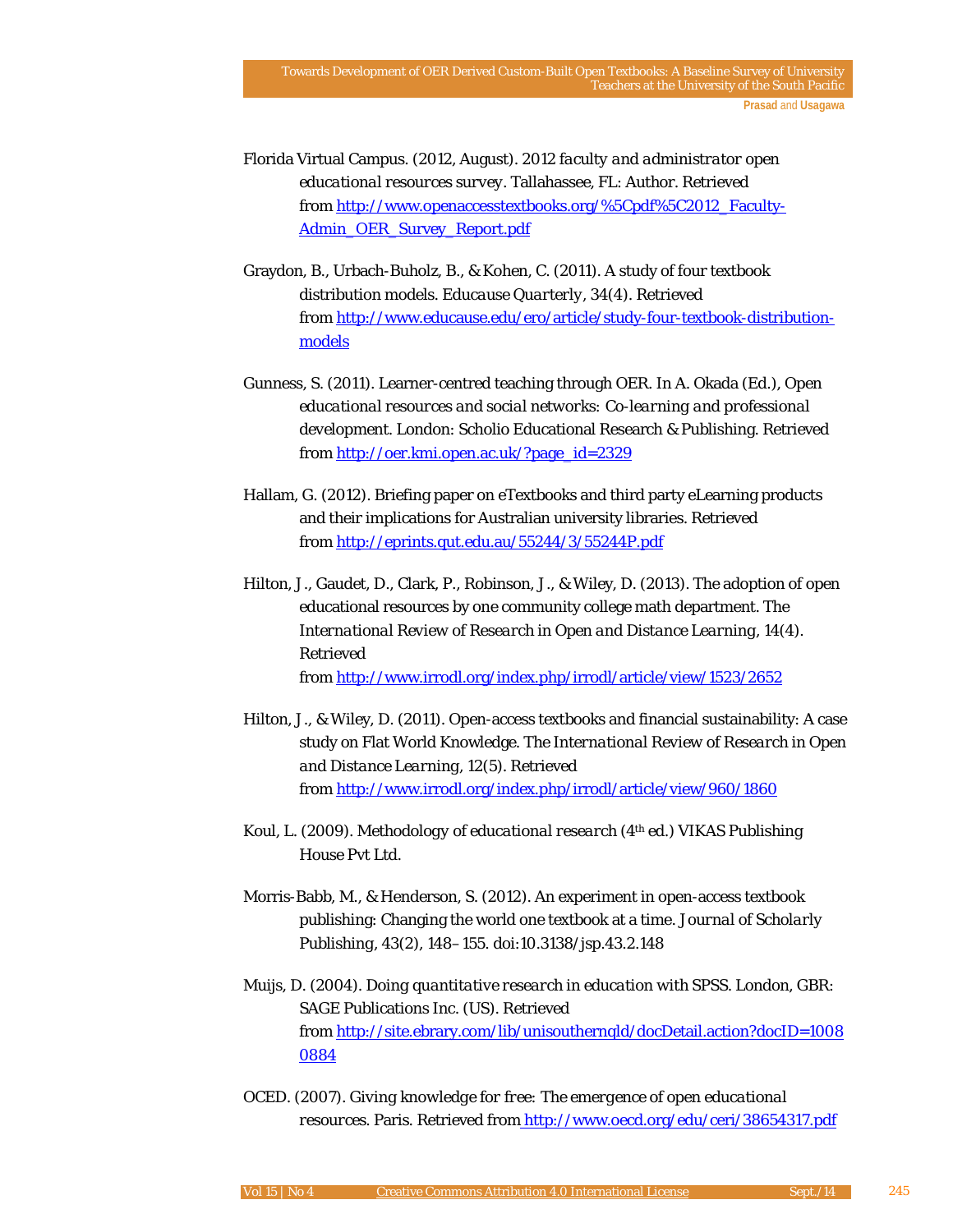- Okamoto, K. (2013). Making higher education more affordable, one course reading at a time: Academic libraries as key advocates for open access textbooks and educational resources. *Public Services Quarterly*, *9*(4), 267–283. doi:10.1080/15228959.2013.842397
- Pegler, C. (2012). Herzberg, hygiene and the motivation to reuse: Towards a three-factor theory to explain motivation to share and use OER. *Journal of Interactive Media in Education*, 1–18. Retrieved fro[m http://www](http://www-jime.open.ac.uk/jime/article/viewArticle/2012-04/html)[jime.open.ac.uk/jime/article/viewArticle/2012-04/html](http://www-jime.open.ac.uk/jime/article/viewArticle/2012-04/html)
- Perry, M. (2012). *The college textbook bubble and how the "open educational resources" movement is going up against the textbook cartel*. American Enterprise Institute. Retrieved January 03, 2014, from [http://www.aei](http://www.aei-ideas.org/2012/12/the-college-textbook-bubble-and-how-the-open-educational-resources-movement-is-going-up-against-the-textbook-cartel/)[ideas.org/2012/12/the-college-textbook-bubble-and-how-the-open](http://www.aei-ideas.org/2012/12/the-college-textbook-bubble-and-how-the-open-educational-resources-movement-is-going-up-against-the-textbook-cartel/)[educational-resources-movement-is-going-up-against-the-textbook-cartel/](http://www.aei-ideas.org/2012/12/the-college-textbook-bubble-and-how-the-open-educational-resources-movement-is-going-up-against-the-textbook-cartel/)
- Punch, K. (2005). *Introduction to social research: Quantitative and qualitative approaches* (2nd ed.). SAGE Publications Inc. (US).
- Schonlau, M., Fricker, R. D., & Elliott, M. N. (2002). *Conducting research surveys via e-mail and the Web*. Santa Monica, CA, USA: RAND Corporation. Retrieved from [http://site.ebrary.com/lib/unisouthernqld/docDetail.action?docID=1042](http://site.ebrary.com/lib/unisouthernqld/docDetail.action?docID=10425077) [5077](http://site.ebrary.com/lib/unisouthernqld/docDetail.action?docID=10425077)
- Senack, E. (2014). *Fixing the broken textbook market: How students respond to high textbook costs and demand alternatives*. Washington, DC. Retrieved from [http://www.washpirg.org/sites/pirg/files/reports/1.27.14 Fixing Broken](http://www.washpirg.org/sites/pirg/files/reports/1.27.14%20Fixing%20Broken%20Textbooks%20Report.pdf)  [Textbooks Report.pdf](http://www.washpirg.org/sites/pirg/files/reports/1.27.14%20Fixing%20Broken%20Textbooks%20Report.pdf)
- Thompson, S. K. (2012). *Wiley Desktop Editions: Sampling* (3rd ed.). Somerset, NJ, USA: Wiley. Retrieved from [http://site.ebrary.com/lib/unisouthernqld/docDetail.action?docID=1063](http://site.ebrary.com/lib/unisouthernqld/docDetail.action?docID=10630536) [0536](http://site.ebrary.com/lib/unisouthernqld/docDetail.action?docID=10630536)
- Wiley, D., Green, C., & Soares, L. (2012). Dramatically bringing down the cost of education with OER. *Center for American Progress*. Retrieved October 13, 2013, from [http://www.americanprogress.org/issues/labor/news/2012/02/07/11167](http://www.americanprogress.org/issues/labor/news/2012/02/07/11167/dramatically-bringing-down-the-cost-of-education-with-oer/) [/dramatically-bringing-down-the-cost-of-education-with-oer/](http://www.americanprogress.org/issues/labor/news/2012/02/07/11167/dramatically-bringing-down-the-cost-of-education-with-oer/)
- Wiley, D., Hilton, J. L., Ellington, S., & Hall, T. (2012). A preliminary examination of the cost savings and learning impacts of using open textbooks in middle and high school science classes. *The International Review of Research in Open and Distance Learning*, *13*(3). Retrieved from<http://www.irrodl.org/index.php/irrodl/article/view/1153/2256>